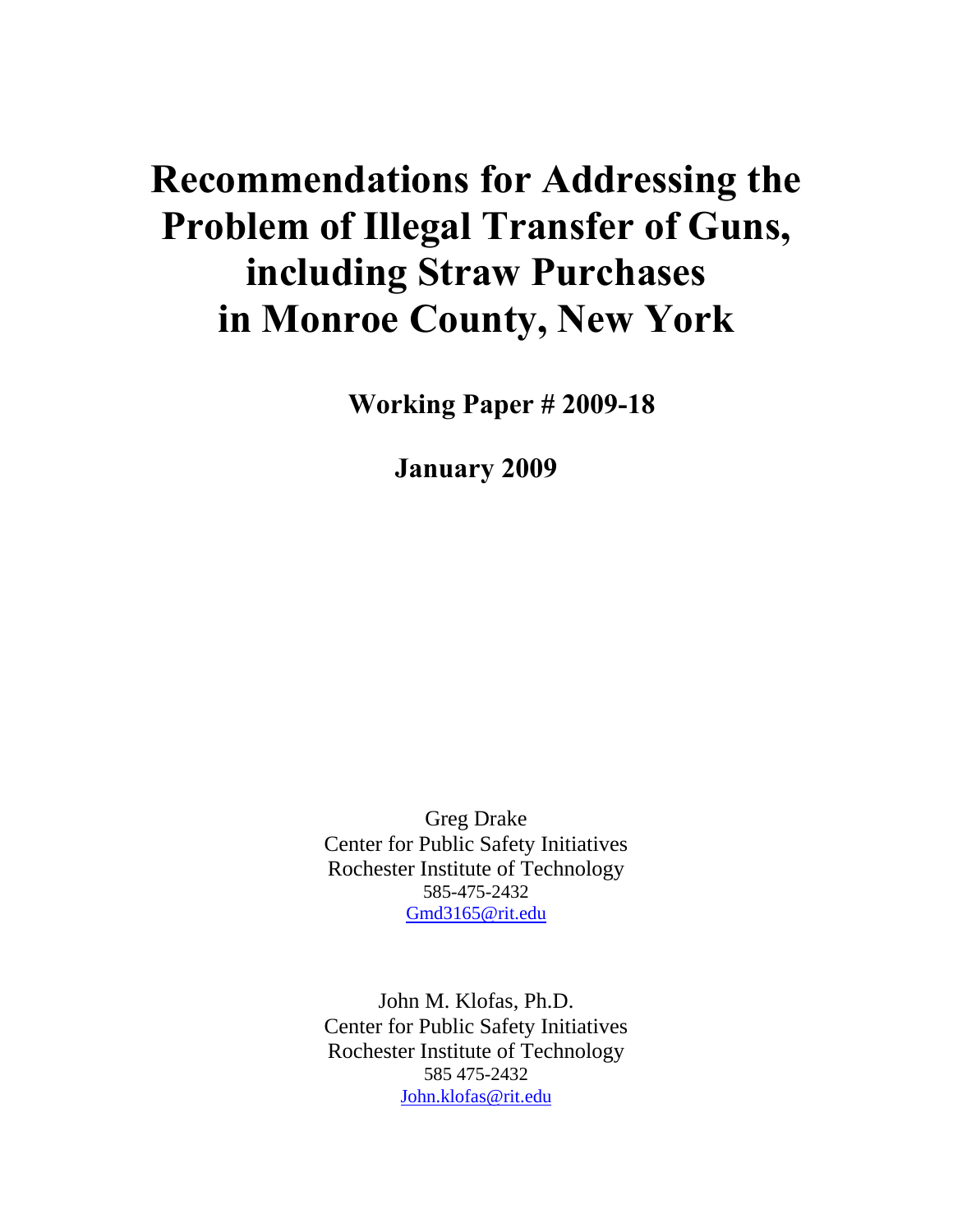### **Recommendations for Addressing the Problem of Illegal Transfer of Guns, including Straw Purchases, in Monroe County, New York**

#### **Introduction**

Violence in Rochester, New York, has been a serious problem for its citizens, with a homicide per capita rate hovering at about 25 per 100,000 persons since 2005 and violent crime rates at about 900 incidents per 100,000 persons since 2003 (UCR for Rochester, N.Y.). In 2007, 36 of the 50 (72%) of homicides and 858 of 2352 (36.5%) of violent crimes in Rochester involved the use of a firearm (UCR for Rochester, N.Y.). Research has also shown each year there are approximately 250 victims of shootings in Monroe County. Even apart from the problem of homicide, the non-fatal shootings result in medical costs of approximately \$3.3 million. Of that approximately \$2.6 million is not recovered because so many victims have no insurance of any kind and cannot otherwise pay their bill. The unrecovered costs are ultimately passed on to the general population through higher medical bills, higher insurance premiums and a State indigent care pool.

 A significant portion of the local problem of gun violence is attributable to the illegal transfer of guns from lawful owners to illegal gun users. These may include Straw Purchases which involve a legal gun buyer purchasing a weapon on behalf of a person prohibited by law from owning a gun. In New York other illicit transfers may also involve a purchase by a legitimate permit holder who gives the weapon to someone who does not register it on their own pistol permit.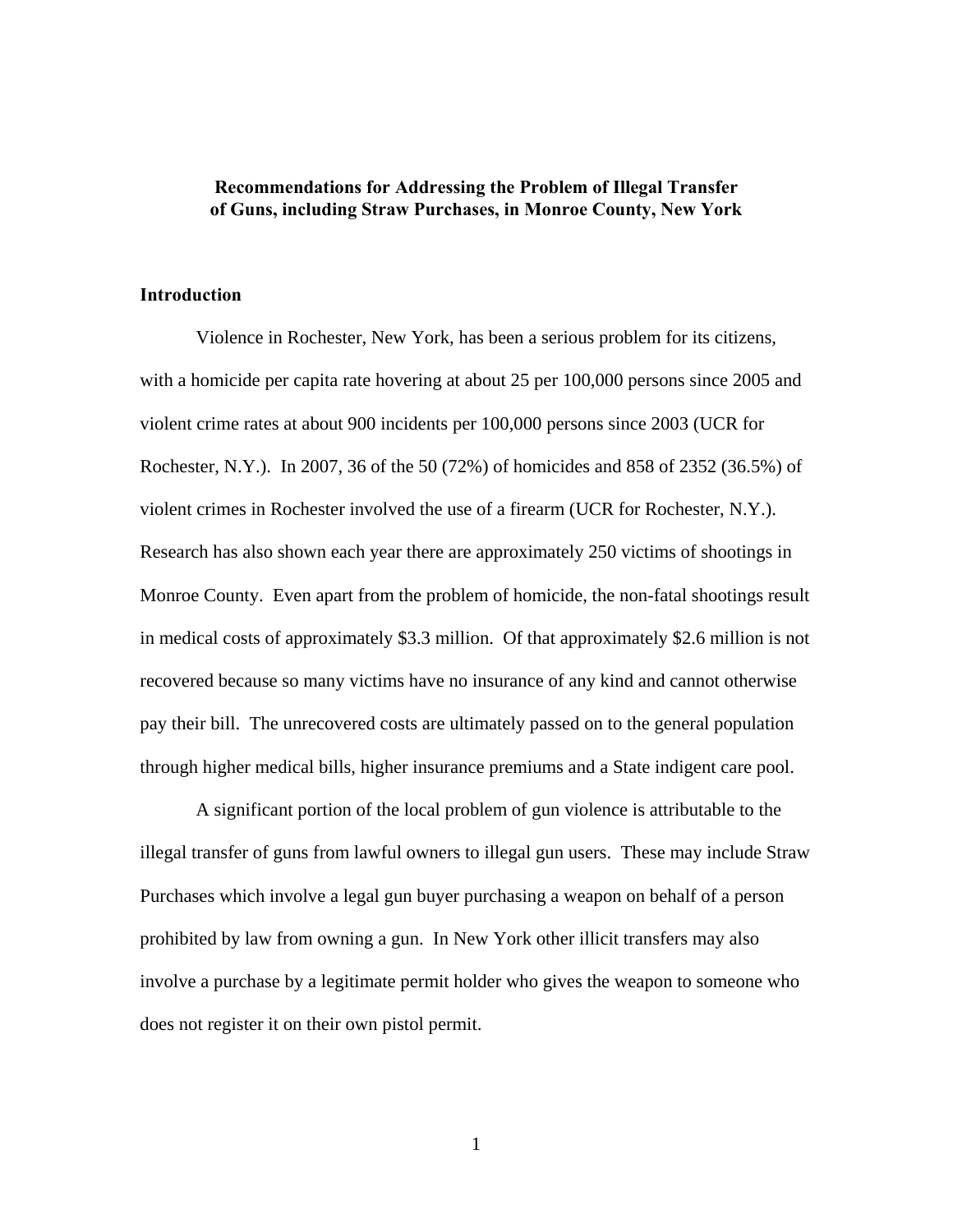A review of guns seized by the Rochester Police shows that nearly half of all guns used in crimes were illegally possessed at the time of the crime: That is, the possessor of the gun did not have a permit for the weapon and/or was a person prohibited by law from possessing the gun. Additionally, in the study 7% of guns had serial numbers that were obliterated or defaced. Finally, 15% of the crime guns had been reported stolen. Bureau of Alcohol, Tobacco, Firearms and Explosives local tracing data also show that most guns used in crime come from the local area rather than being smuggled in from other states. In summary, the data show that a large number of guns used in crimes are, at one time or another, transferred, perhaps through theft or illegal intention, from legal owners to illegal possessors of the weapon. Any successful efforts to reduce the illegal transfer of weapons can have a significant impact on local gun violence and the enormous costs born by the local community.

 We will begin this paper by examining federal, state and local laws dealing with gun ownership. We will also briefly discuss straw purchases. That is followed by a description of the legal process in Monroe County for the ownership and possession of pistols. That includes a review of some recent case law. This is followed by a review of a program in Los Angeles that was designed to reduce straw purchases. Finally, the paper presents five recommendations for programs that could reduce the incidence of transfer of weapons from legal to illegal possessors.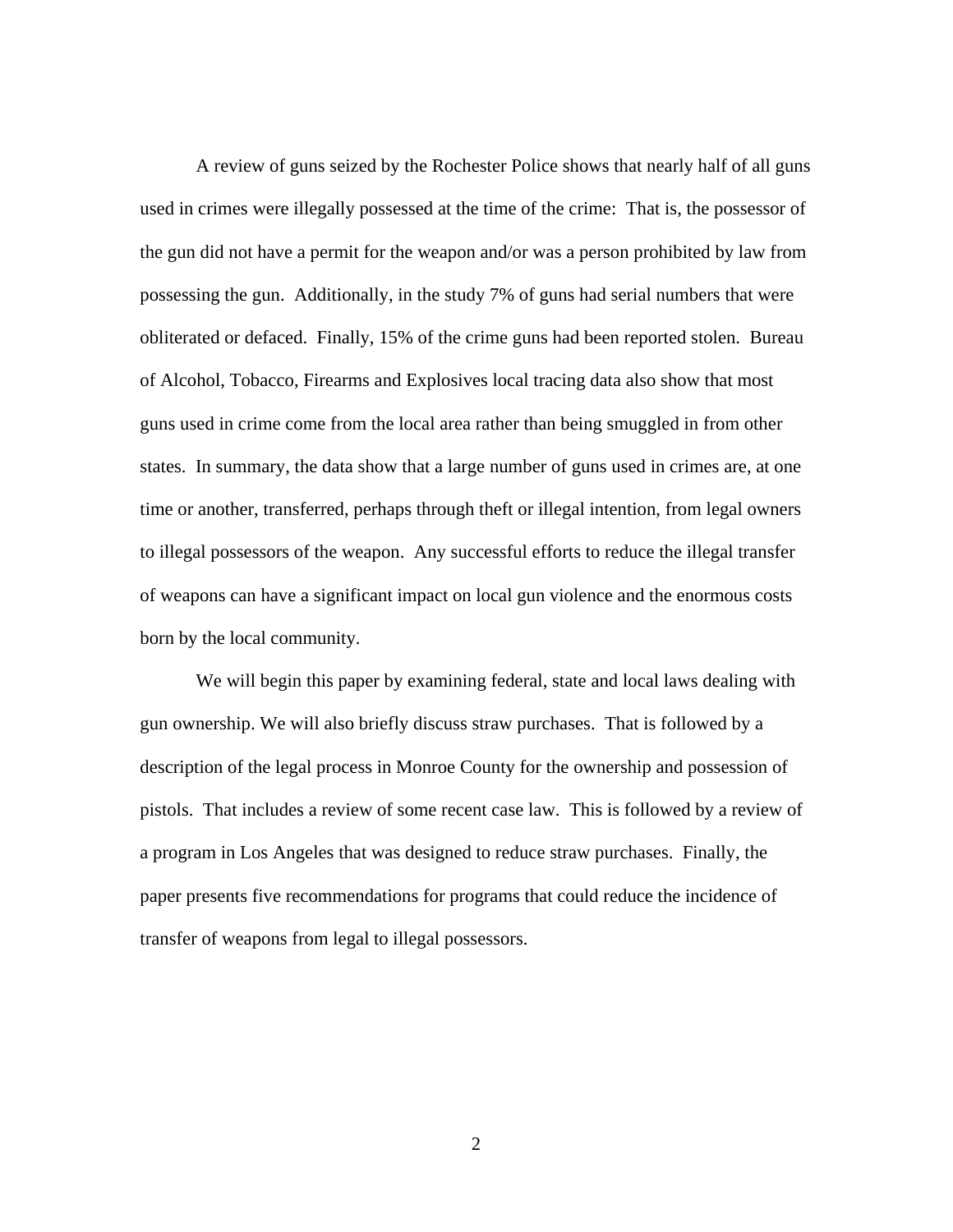#### **Laws Regarding Gun Possession and Use**

#### **Federal Statutes**

 The Gun Control Act of 1968 set the ground work for the regulation of firearms in the United States. The act used the Commerce Clause in the United States Constitution as grounds to regulate the manufacture, sale, and use of firearms involved in interstate trade. Congress stated that firearms involved in interstate trade could be regulated under this clause as well as the actions of those using these weapons. Now, all firearm manufacturers are required to maintain manufacture records and these records are available for review. Since 1968 additions and safe guards have been added to further regulate those who can own a firearm and to protect the rights and property of antique firearms collectors.

#### *Who*

Current (May 2008) federal law has put regulations on who can own firearms and who can sell firearms, as well as what types of firearms can be owned for private use. It is unlawful for any person to engage in the business of dealing in firearms for the purpose of profit who is not licensed to do so (18 U.S.C. Section 922-a-1-A).

This wording exempts firearm collectors who choose to sell or exchange firearms for the purpose of collection. This has spurred a national debate over the past few decades surrounding gun shows and the potential ease a person might have when obtaining a firearm at a gun show for the purpose of committing a crime. There are Federal and State licensing regulations that pertain to anyone who sells a firearm at Gun Shows and Flea Markets. There are primarily two types of individuals who sell firearms at these venues: licensed gun dealers and private citizens. However, seeing as how this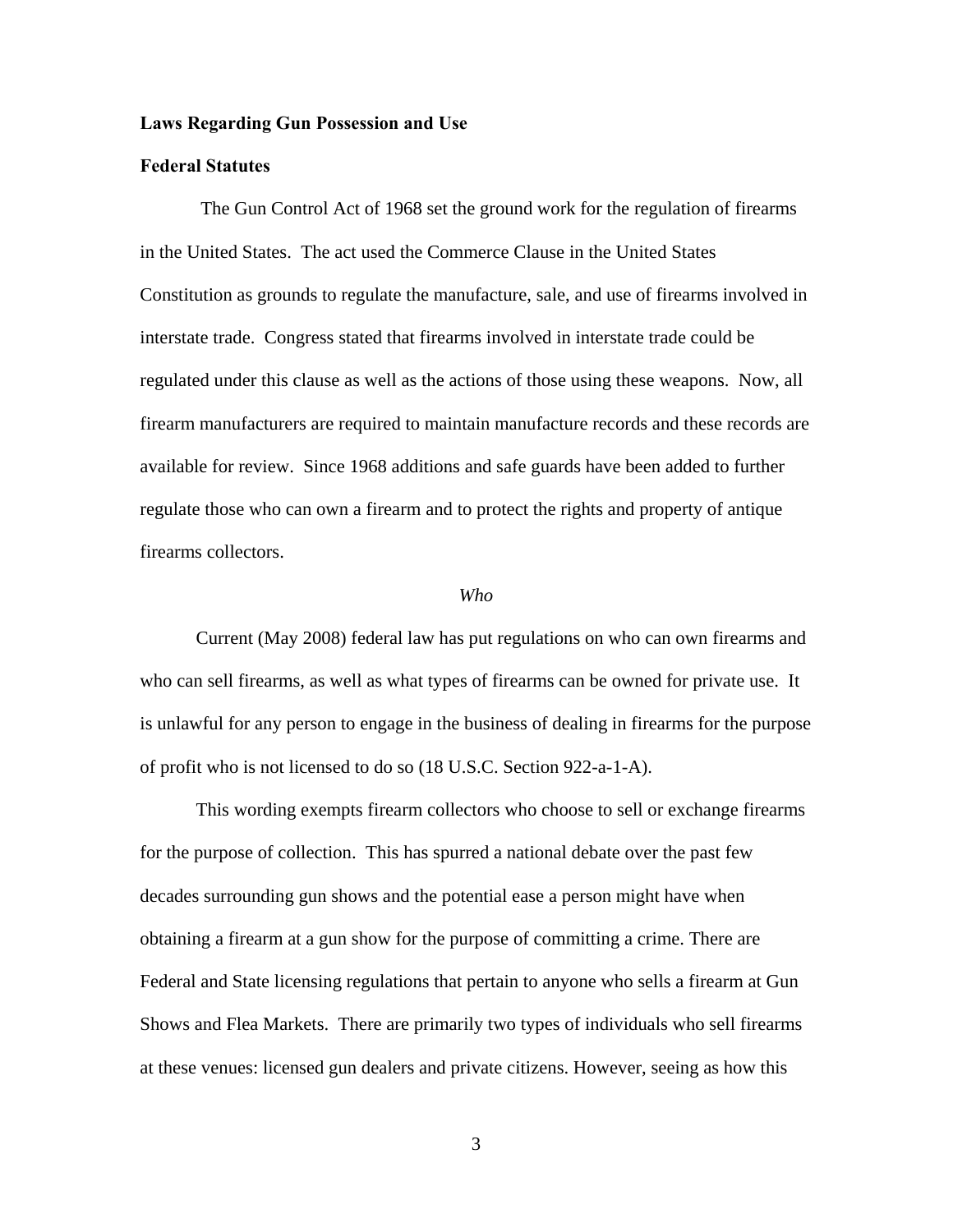issue has yet to resolve itself at the national level, it will not be discussed further in this paper.

It is also unlawful under federal legislation for any licensed firearm salesperson to sell a handgun or pistol to another person that is under the age of twenty-one (18 U.S.C. Section 922-b-1) or for any juvenile to possess a handgun or handgun ammunition (18 U.S.C. Section 922-x-2). Federal legislation also restricts licensed firearm salespersons from selling firearms to; persons that are under indictment for a felony or convicted of a felony (1), fugitives from justice (2), users or addicts to any controlled substance (3), any person that has been adjudicated as mentally deficient or has been committed to a mental institution (4), any person that is unlawfully in the United States as an illegal alien (5A) or is in the United States under a "non-immigrant Visa" (5B), any person that has been discharged dishonorable from the military (6), any person that has renounced his citizenship (7), any person that is under court order restraining that person from harassing or stalking another (8), and any person that has been convicted of a misdemeanor domestic violence charge (9) (18 U.S.C. Section 922-d). The purchaser of a firearm must also sign a written statement stating that he is not in violation of any of these regulation or any state or local regulations that are in place where he resides (18 U.S.C. Section 922  $c-1$ ).

#### *What Types*

Federal Law also regulates the types of firearms and firearm paraphernalia that can be possessed by the public. Federal law allows pistols, revolvers and other semiautomatic handguns, as well as rifles and shotguns. However, under Federal Law it is unlawful to possess or transport a machinegun (18 U.S.C. Section 922-o-1). At one point,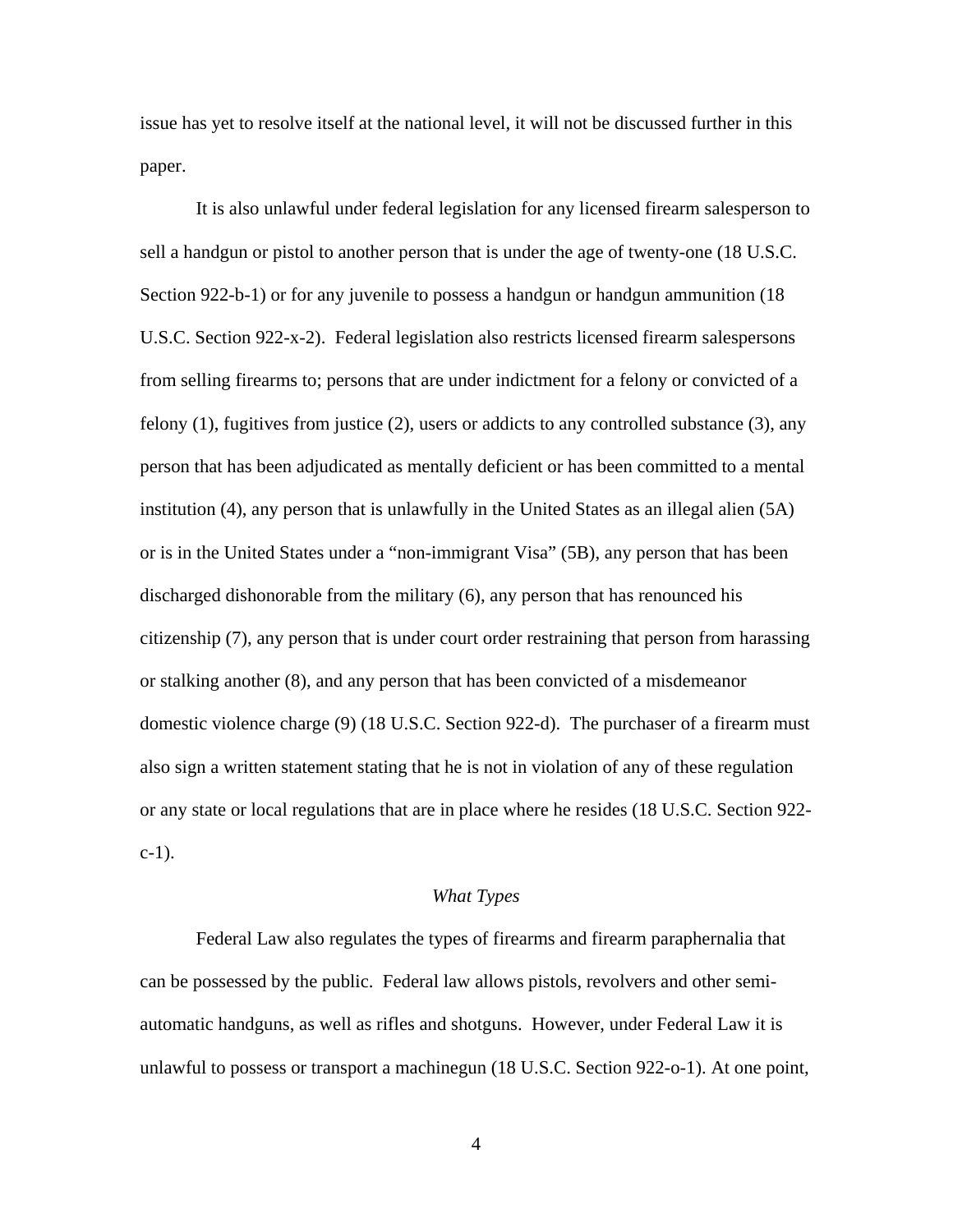Federal Code also prohibited the possession or transport of a semi-automatic assault weapon (18 U.S.C. Section 922-v), or any large capacity ammunition feeding device (can hold more than 10 rounds) (18 U.S.C. Section 922-w). However, these statutes have since been repealed (Pub.L. 103-322, § 110105).

In addition to these, no person can remove or change the serial identification number on any firearm that was once involved in interstate trade(18 U.S.C Section 922 k), or to possess or receive any firearm with an altered or removed serial number that at one time was involved in interstate trade (18 U.S.C Section 922-k).

#### *Where*

 Federal Law restricts areas where firearms can be carried. It is unlawful for an individual to carry or possess any firearm on school grounds (18 U.S.C. Section 922-q-1- I-2-A) unless that firearm is unloaded and locked in a carrying case (18 U.S.C. Section 922-q-1-I-2-B-iii-). It is also unlawful to possess any firearm in any federal building (18 U.S.C. Section 930-a).

#### **State Statutes**

 New York State has many of the same regulations that are covered by Federal Statute with varying penalties for the same offenses. Similar to Federal Statute, New York State regulates who can own a firearm, what types of firearms can be owned, and where these firearms can be carried. Unlike Federal Statute, New York is able to further regulate the actions of firearm owners without relying on the Commerce Clause within the Constitution. In one other key difference the Federal law considers long guns as firearms and includes regulations of their sale and possession. New York State firearm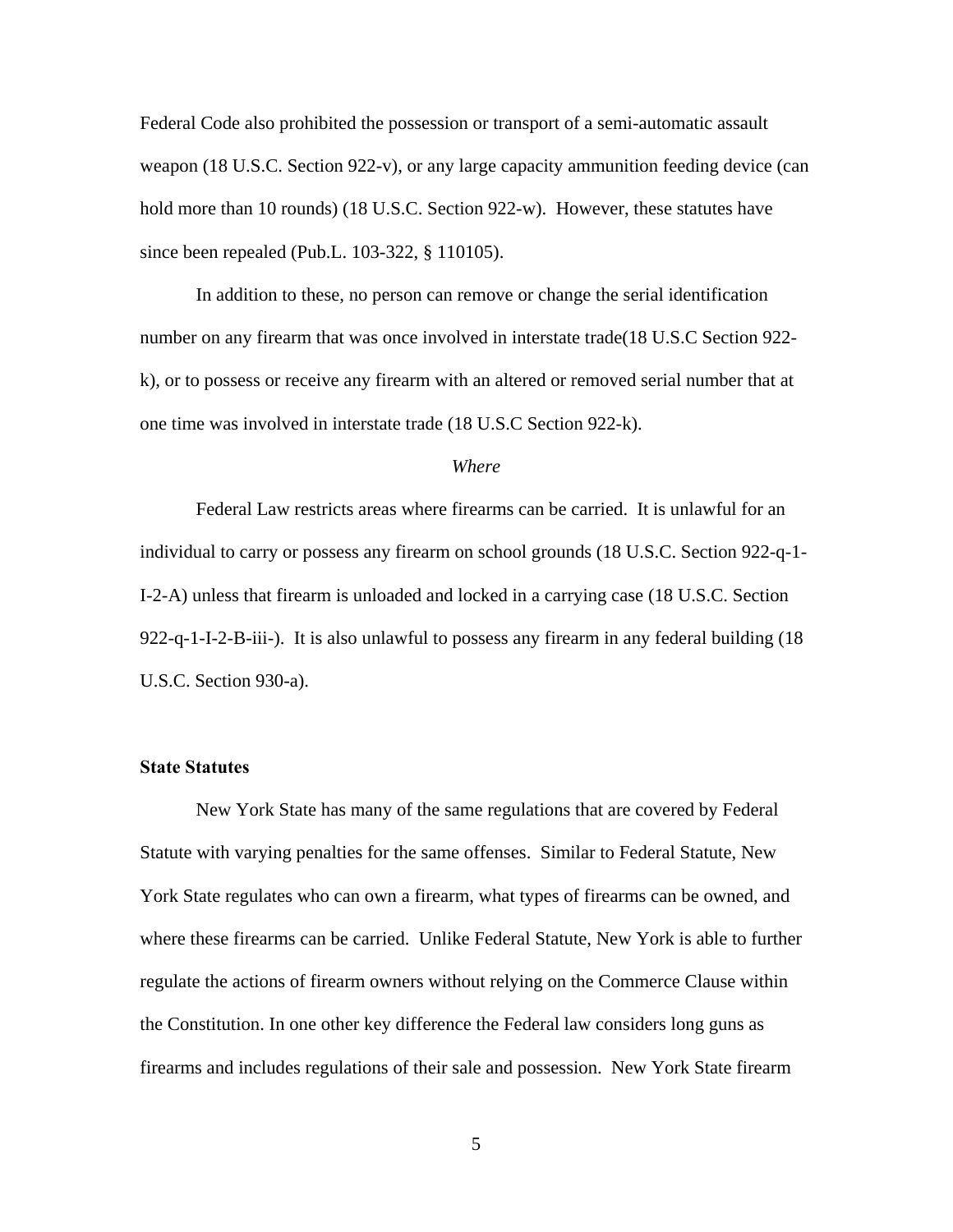law generally does not, except if they may be altered, such as being sawed-off. Most importantly, New York State has a ban on all handguns, only allowing those who fall under listed exemptions to possess a handgun.

#### *Who*

 In New York State it is unlawful for a person who is not a citizen of the United States (New York State Penal Law Article 265.01(5) 2008) to have possession of a firearm of any kind. It is also unlawful for any person who has been convicted of a felony to have possession of any rifle or shotgun (New York State Penal Law Article 265.01(4) 2008).

#### *What Types*

 New York State regulates more types of firearms and firearm paraphernalia than Federal Law. In addition to disallowing machine guns (New York State Penal Law Article 265.02(2) 2008), large capacity ammunition feeding devices (New York State Penal Law Article 265.02(8) 2008), and assault weapons (New York State Penal Law Article 265.02(7) 2008), New York State does not allow the possession of firearm silencers (New York State Penal Law Article 265.02(2) 2008), disguised guns, which have been altered or changed so their appearance leads someone to think that it is something other than the type of firearm that it is (New York State Penal Law Article 265.02(6) 2008), exploding ammunition (New York State Penal Law Article 265.01(7) 2008), or armor piercing ammunition with the intent to use it unlawfully against another (New York State Penal Law Article 265.01(8) 2008).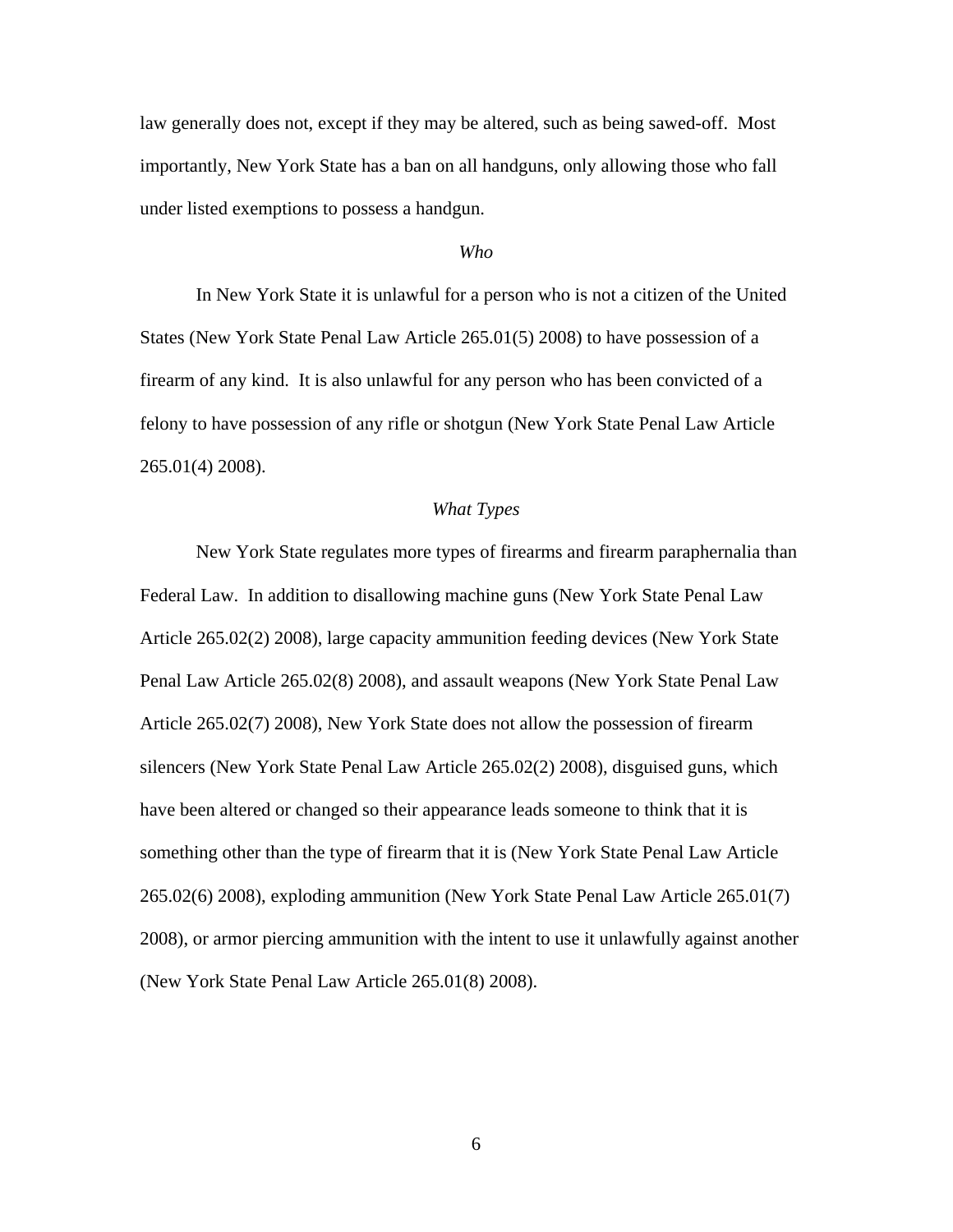#### *Where*

 Following the example of Federal Law, New York State prohibited the carrying of firearms, including rifles and shotguns on school grounds (New York State Penal Law Article 265.01-(3) 2008).

#### *Actions*

 New York State restricts the actions of firearm owners more than Fedral Law and places additional penalties on crimes when they are committed with a firearm. New York State prohibits the possession of a firearm with intent to commit a crime with such firearm (New York State Penal Law Article 265.03(1) 2008) including harsher sanctions for possession of machine guns (New York State Penal Law Article 265.03(1)(a) 2008) and disguised guns (New York State Penal Law Article 265.03(1)(c) 2008). New York State expands on Federal Law prohibiting the possession of a firearm that is not on a person's permit by using graduated penalties for possessing three or more (New York State Penal Law Article 265.02(5i) 2008), five or more (New York State Penal Law Article 265.03(2) 2008), and 10 or more (New York State Penal Law Article 265.04(2) 2008) un-permitted firearms.

New York State provides additional sanctions when an offender commits a class C violent felony and possess a loaded firearm or any other deadly weapon (New York State Penal Law Article 265.08(1) 2008) or displays what appears to be a firearm or any other deadly weapon (New York State Penal Law Article 265.08(2) 2008), or commits a class B violent felony while possessing a loaded firearm or any other deadly weapon (New York State Penal Law Article 265.09(1)(a) 2008) or displaying what appears to be a shotgun, rifle, or handgun (New York State Penal Law Article 265.09(1)(b) 2008). To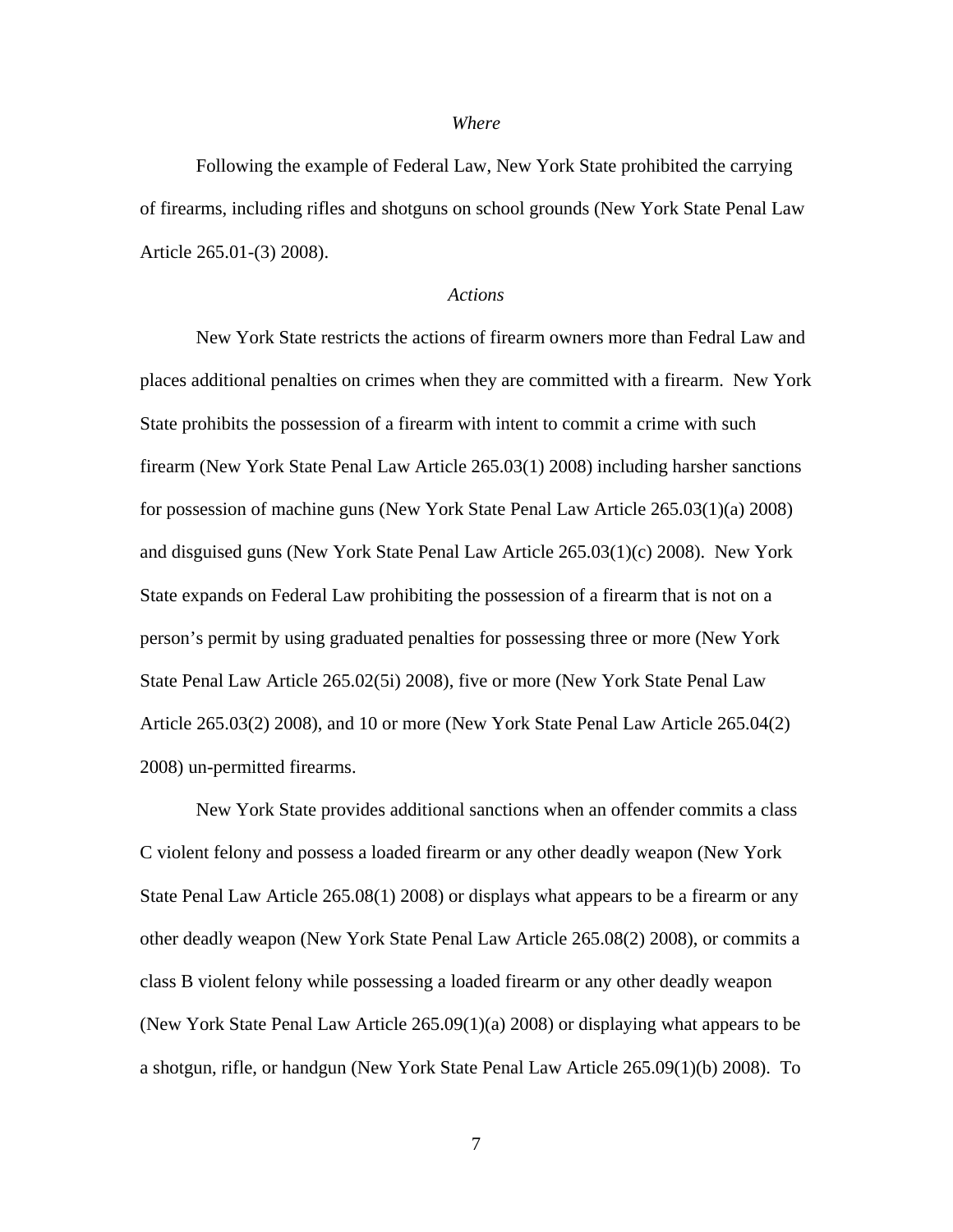deter offenders from being in contact with certain firearm paraphernalia, New York State prohibits not only the possession of but also the manufacturing (New York State Penal Law Article 265.10(1) 2008), transporting (New York State Penal Law Article 265.10(2) 2008), disposing (New York State Penal Law Article 265.10(3) 2008), and defacing (New York State Penal Law Article 265.10(6) 2008) of any machine gun, assault weapon, large capacity ammunition feeding device, silencer, or disguised gun.

For the sake of public safety, New York State prohibits the use of a firearm when; a person willfully discharges it at a car, bus, train, or plane with increased sanctions if there is immediate danger brought unto another person (New York State Penal Law Article 265.35(2) 2008). New York State also prohibits the discharge of a firearm in any public place, any place where another person will be endangered by that discharge, or within ¼ mile of an occupied school building (New York State Penal Law Article 265.35(3)(a) 2008) unless that person is acting in self defense. Similarly it is prohibited for any person to intentionally point any firearm at another even without malice (New York State Penal Code Article 265.35-3-b 2008).

#### *Exemptions from Handgun Ban*

New York State exempts certain individuals from the handgun ban. Firstly, any person who has been issued a pistol permit may possess a handgun (New York State Penal Law Article 265.20(3) 2008). Other exemptions include possession by a police officer (New York State Penal Law Article 265.20(1)(b) 2008), possession by a peace officer (New York State Penal Law Article 265.20(1)(c) 2008), persons "employed in fulfilling defense contracts with the government of the United States thereof when the possession of the same is necessary…under the requirements of such contract (New York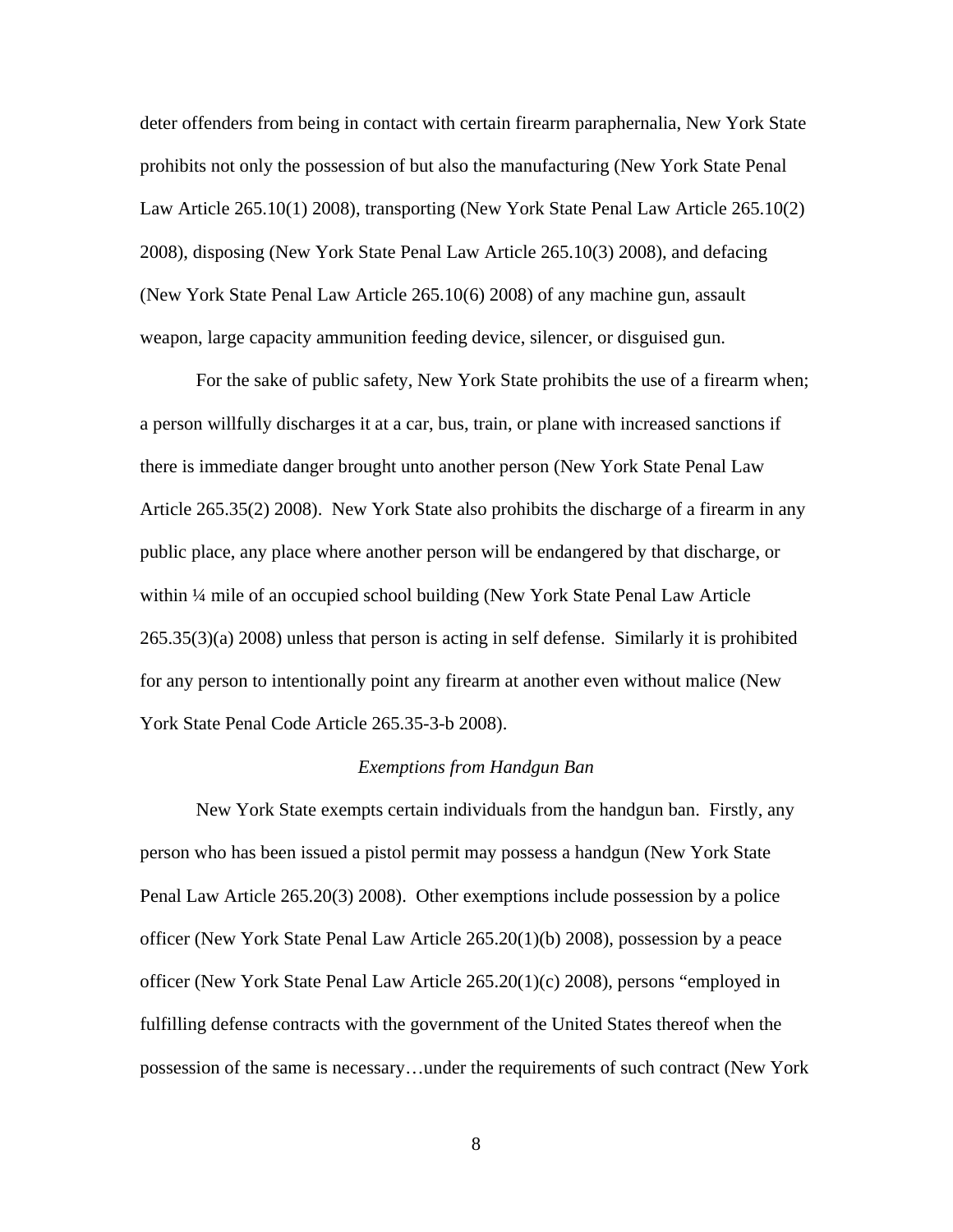State Penal Law Article 265.20(1)(e) 2008)," any person in the military in "pursuit of official duty (New York State Penal Law Article 265.20(1)(d) 2008)," or any person voluntarily surrendering such weapon provided that such person surrenders the weapon under terms of the police (New York State Penal Law Article 265.20(1)(f) 2008). New York also offers exemptions to executives receiving weapons from a decedent, as noted in detail below.

#### **City of Rochester Ordinances**

The City of Rochester has passed laws placing regulations on gun owners in an attempt to provide increased safety for its citizens. These laws include; prohibiting the carrying of a firearm in the city limits without a carry concealed permit or without having the firearm locked in a non-transparent carrying case (Rochester City ordinances, Chapter 47-5-C); Prohibiting the storage of any firearm in ones home or dwelling unless it was secured in a locked place or with a lock preventing the weapon from being fired (Rochester City ordinances, Chapter 47-5-D), which becomes problematic considering the recent supreme court case discussed below; prohibiting the discharge of a firearm within the city limits (Rochester City ordinances, Chapter 47-5-M); and prohibiting the possession of a firearm if any possessor has a BAC of .1% or higher (Rochester City ordinances, Chapter 47-5-H), if any possessor is intoxicated (Rochester City ordinances, Chapter 47-5-I), or if any possessor is under the influence of a controlled substance (Rochester City ordinances, Chapter 47-5-J).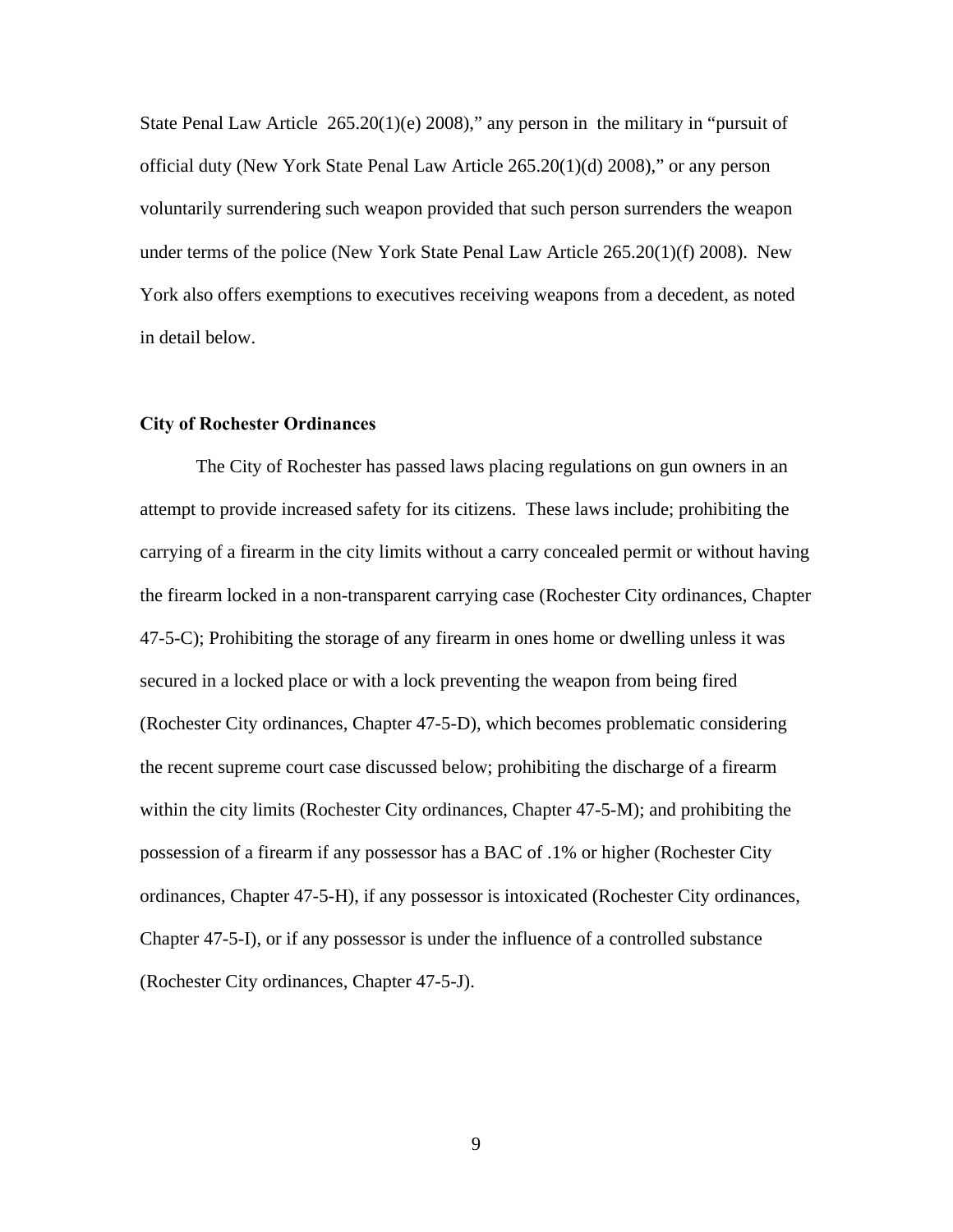#### **Straw Purchases and Other Illicit Transfers**

With this background knowledge in place we can now discuss the local issues surrounding straw purchases and other illicit transfers. As stated in the opening of this paper, gun violence accounts for the bulk (72%) of homicides every year and a significant portion (36.5%) of total violent crime locally. But where do these weapons come from? It is popular belief among local academics and police policy makers that the majority of these weapons are locally obtained and distributed, not brought in from out of state regions with less restrictive laws (Ridgeway et al. 2008). These weapons are purchased by local citizens and then, excluding the ones that are stolen from legal owners, resold or given to others for the purpose of protection or use in the commission of crime. Police report that they are also commonly exchanged for drugs. Eventually, either immediately after being illicitly transferred or after changing hands multiple times, these handguns are used in a crime or found to be illegally possessed through police searches and seizures.

There are three types of transfers that will designate as problematic in this paper. The first type of transfer comes about when a legal possessor of a handgun or multiple handguns "engages in the business of dealing in firearms" without the proper license (18) U.S.C. section 922-a). The Federal code is thorough in its description of "engaged in the business of dealing in firearms," stating that it is defined by "a person who devotes time, attention, and labor to dealing in firearms as a regular course of trade or business with the principal objective of livelihood and profit through the repetitive purchase and resale of firearms." This is prohibited under Title 18 U.S.C. Section 922-a on the basis that only persons with the appropriate license can "engage in the business of dealing in firearms."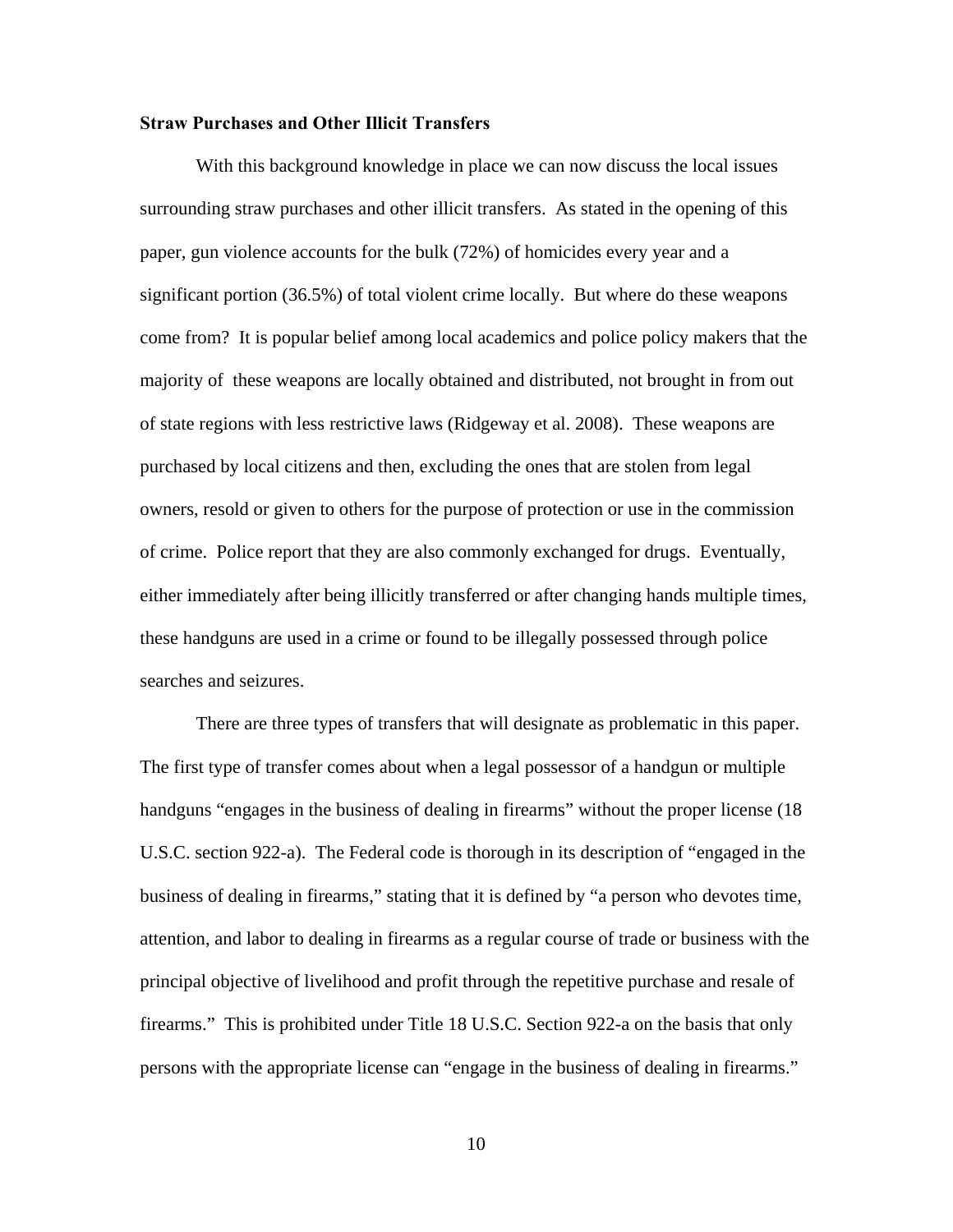Any person found to be in violation of this can be prosecuted for such an act, with the penalties including up to a \$10,000 fine and a 10 year prison sentence. Several mitigating factors affect sentencing for this charge, including whether or not the person has a criminal record and if the person has a pistol permit in New York State., meaning that the actual sentence averages around two to three years. However, this excludes people "who makes occasional sales, exchanges, or purchases of firearms for the enhancement of a personal collection or for a hobby." Also, some prosecutors and investigators feel that the wording of "engaged in the business of dealing in firearms" is vague and creates difficulties when attempting to prove guilt at trial.

The second type of transfer occurs when a person buys a handgun with intent to transfer that weapon to another immediately after the sale. The purchaser is in essence buying the weapon in place of another person. This act is commonly referred to as a straw purchase. Federal law deals with this by mandating that any person who buys a handgun must fill out a form stating that they are not a prohibited person and that they are buying the weapon for themselves and not another. If the person admits that they are purchasing the weapon for another, the transaction is cancelled. If the person falsifies the document they can be charged for doing so under Title 18 U.S.C. 922-a-6, and that person can be subject to a fine and a five year prison term (18 U.S.C 924-a-1). New York State law applies to this type of transfer as well. Section 265.17 of the New York Penal Code states that a person is guilty of 'criminal purchase of a weapon' when "knowing that it would be unlawful for another person to possess a firearm…, he or she purchases a firearm…on behalf of, or for the use of such other person." New York State classifies this as a class A misdemeanor.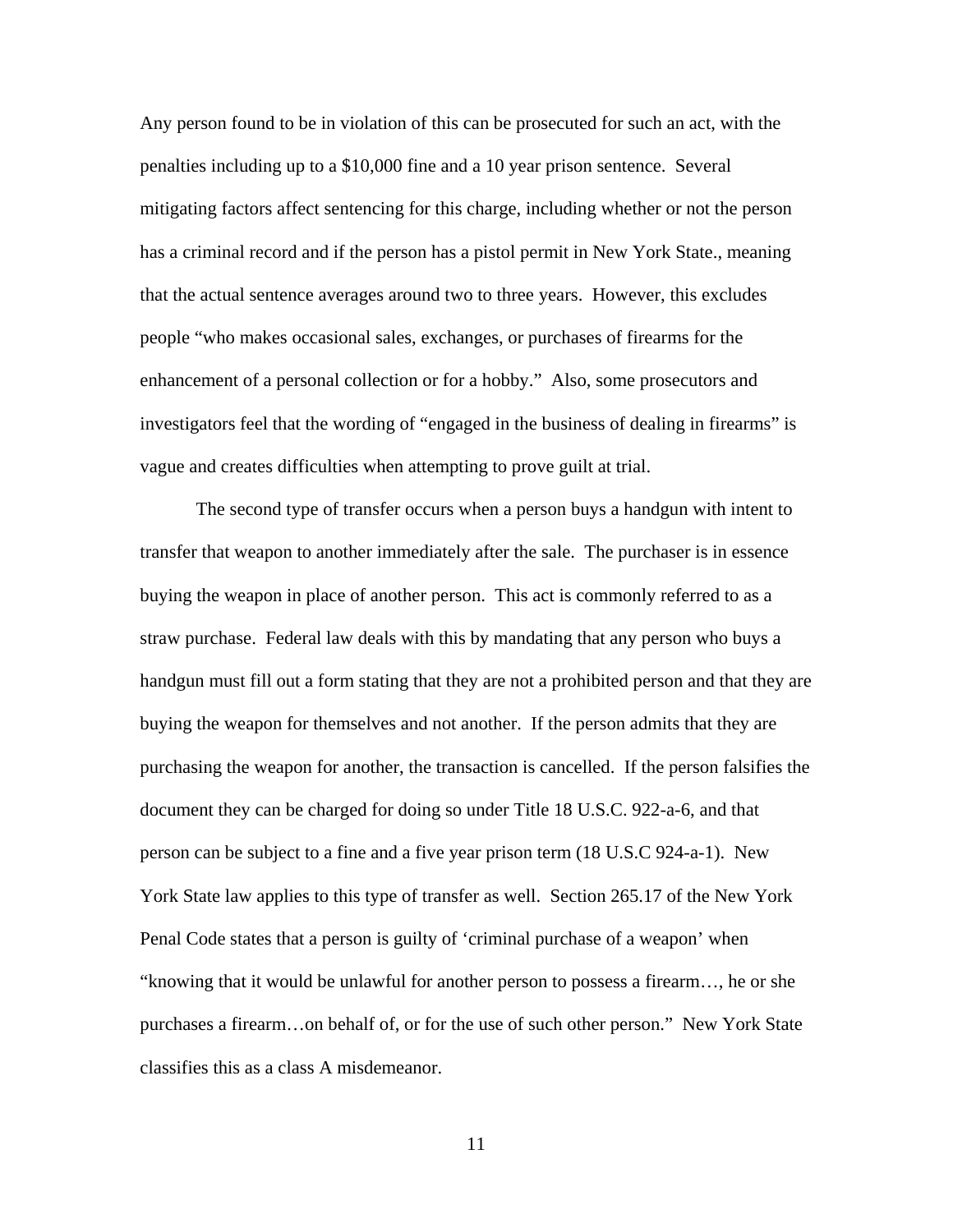The third type of problem transfer happens when a person legally purchases a handgun with the intent to possess it for legal reasons. If that person then decides to transfer a handgun to another person, under both Federal law and New York State law that person can "sell handguns without inquiring into the identity of the person to whom they are selling, making any record of the transaction, or conducting [background] checks. (Congressional Record of the House of Representatives, Sept. 23 1999)." However, the transferor can not legally transfer the weapon if he or she reasonably believes that the recipient is under the age of 18 (18 U.S.C Section 922-x) or does not reside in the state in which the transferor resides (18 U.S.C. Section 922-a). Now even though the act in itself is not unlawful, the result of the transfer may be. For example if the recipient is a restricted person they will be in violation of federal law (18 U.S.C. Section 922-g). New York State law also restricts this third type of transfer. For example, if the recipient does not have a pistol permit they will also be in violation of New York State law that requires that all persons that have handguns in their possession registered on their permit (265.20-3 NYS Penal Law). Even though the result of these transfers can have a negative effect on our communities, because there is little we can do to dissuade the transferor from conducting a transfer with threat of legal action, it may be necessary to reduce our focus on this particular type of problem transfer at the time being.

The City of Rochester also passed legislation to help limit the amount of illicit transfers that could take place. Because it was not possible for people who were legally restricted from officially buying a firearm as a prohibited person, they could do so unofficially through a person who was not legally restricted from doing so. The unrestricted seller simply had to tell the police that the firearm had become "lost" or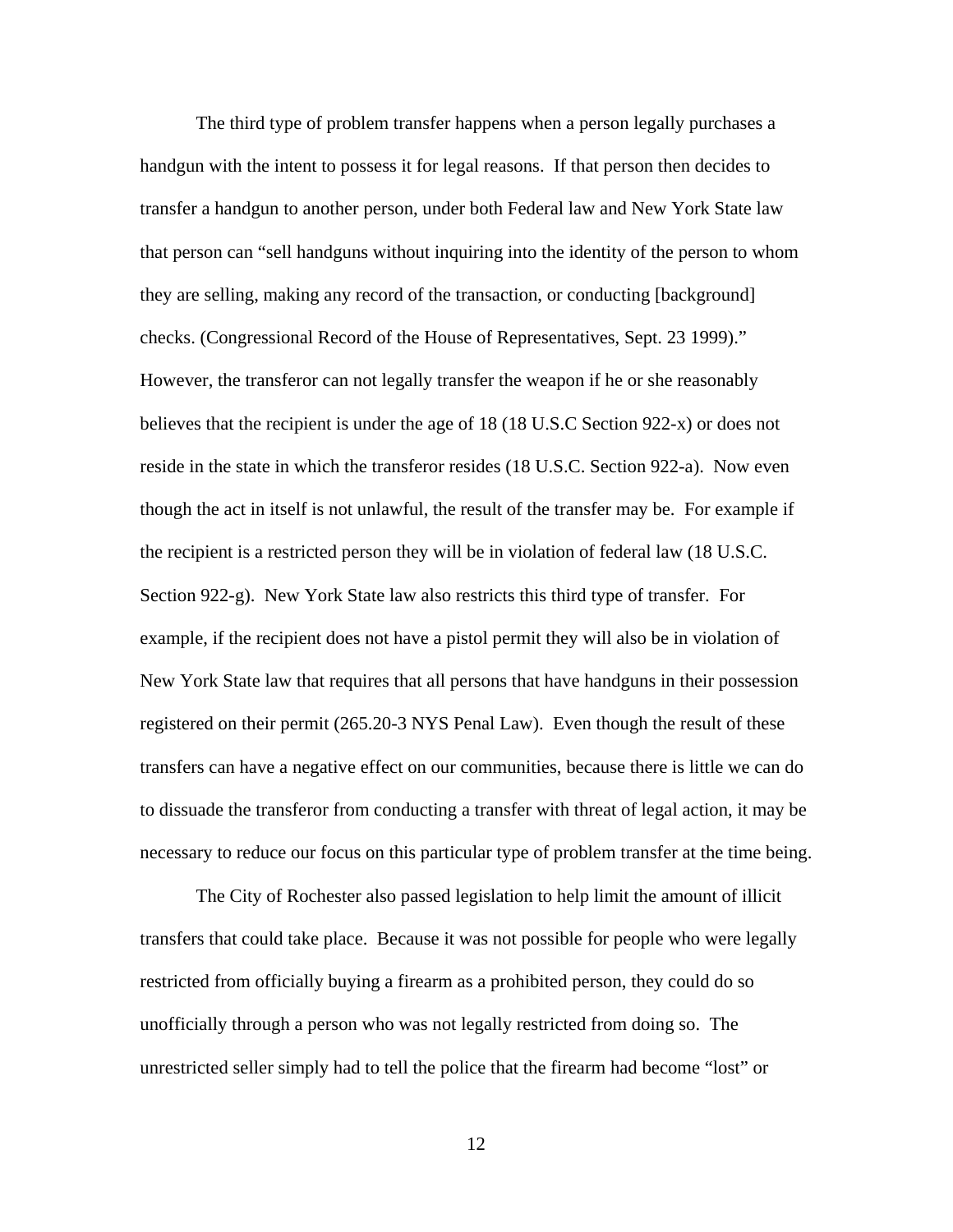"stolen" when it was eventually found outside of their possession. To protect against this, legislation was passed that requires owners of firearms to report to the police within twenty-four hours of any theft or loss of a firearm with news of such theft or loss (Rochester City ordinances, Chapter 47-5-N). That person would also be required to check on his or her registered firearm at least once every seven days or upon returning to the City from an extended trip so that he or she could not use the fact that the firearm was missing as a defense (Rochester City ordinances, Chapter 47-5-N). If that person did not report the theft or loss to the police, or if they failed to check on the weapon, they would be fined up to \$1000 and incarcerated for up to 6 months in jail (Rochester City ordinances, Chapter 47-5-N). The issue with this is that the areas of Monroe County that fall outside of the city do not follow the city ordinances. Needless to saw those city ordinances cannot be applied to acts that take place outside of the city.

#### **Pistol Permit & Purchases Processes for Monroe County, New York**

In order to obtain a pistol permit in Monroe County an applicant must first obtain and fill out a pistol permit application from the County Clerk. This application includes a generic physical description and place of residence along with the applicant's name and date of birth. It also requires applicants to list what type of permit they wish to receive; a carry concealed permit, a possess on premises permit, or a possess/carry during employment permit. The applicant must list four references that will attest to the applicant's good character and obtain those references' signatures as proof of good character. The applicant must list any arrests, summons, charges, or indictments for any offenses. The applicant must also answer yes or no to questions regarding; discharge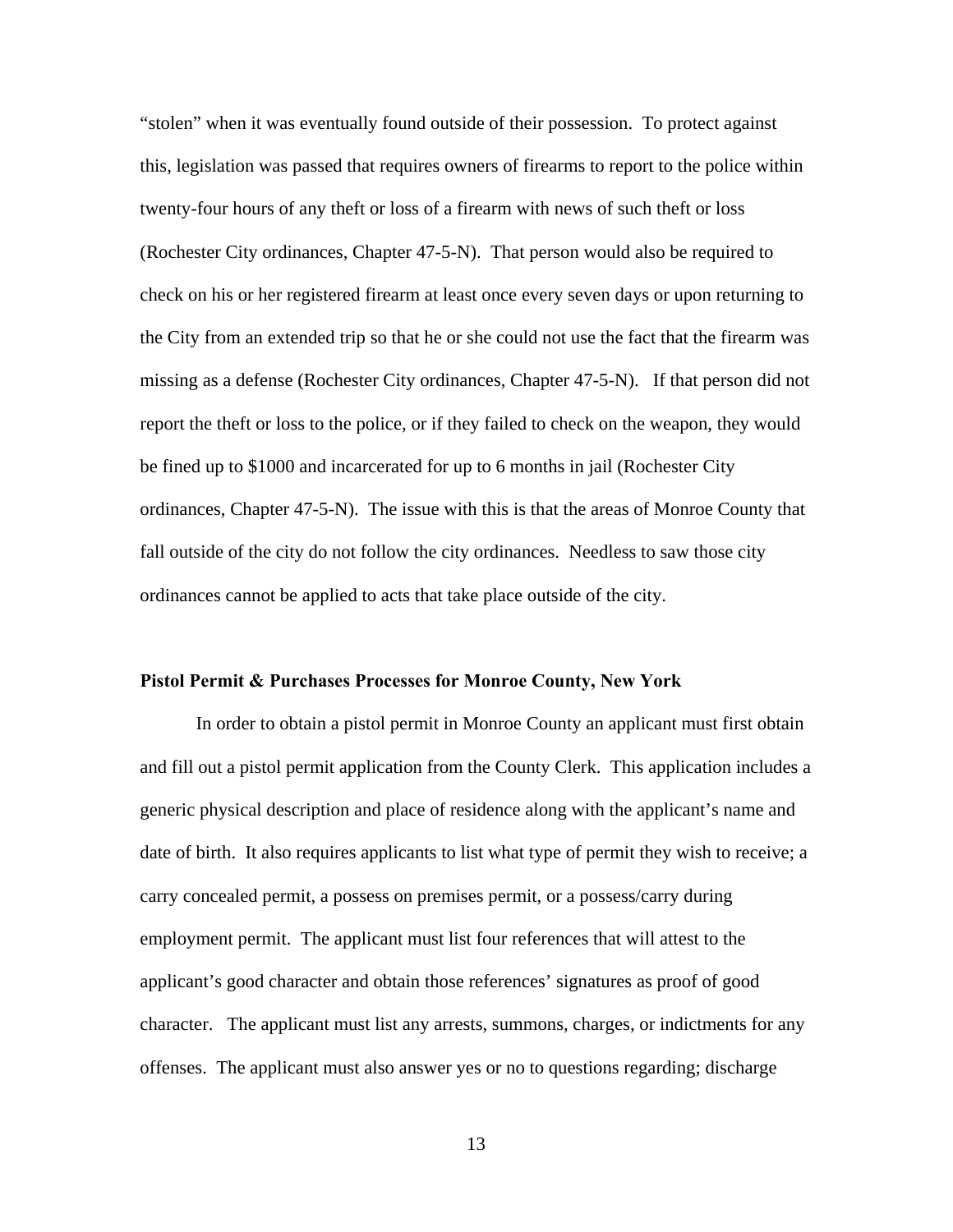from the armed services, drug and alcohol addiction or use, history of mental illness, revocation of past pistol permits, medical history of illnesses that would interfere with the use of a firearm such as epileptic seizures, and involvement in family court. These questions help weed out applicants who are restricted from owning a firearm by federal statutes as noted above. The application then warns the applicant of the consequences of providing false information and the applicant signs under threat of perjury in affirmation that all information is truthful. A page attached to the application signed by the County Clerk then states that verifying and approving the application in Monroe County takes between six and eight months.

Once being approved for an application prospective gun buyers would travel to a firearm retailer. They would pick out a weapon and pay in full depending on the retailer's policy, and receive a receipt with information about the firearm; serial number, model, caliber, etc. The retailer then holds onto the firearm while the buyer takes the receipt to the County Clerk's Office. The County Clerk's Office then puts the firearm's information on the purchaser's firearm permit. The buyer receives a 'coupon' from the Clerk representative and can then return to the retailer. The purchaser gives the coupon to the retailer who gives the buyer an ATF Form 4473 to be filled out buy the buyer, which lists questions similar to the permit application; name, residence, place and date of birth, questions to weed out restricted persons, questions asking if the buyer is buying the weapon for another, and others. After the buyer signs under threat of perjury the retailer calls into the NICS, National Instant Criminal Background Check System, and is given one of three commands; the first is to proceed with the sale and transfer, the second is to cancel the sale and transfer because the buyer has been found to be a restricted person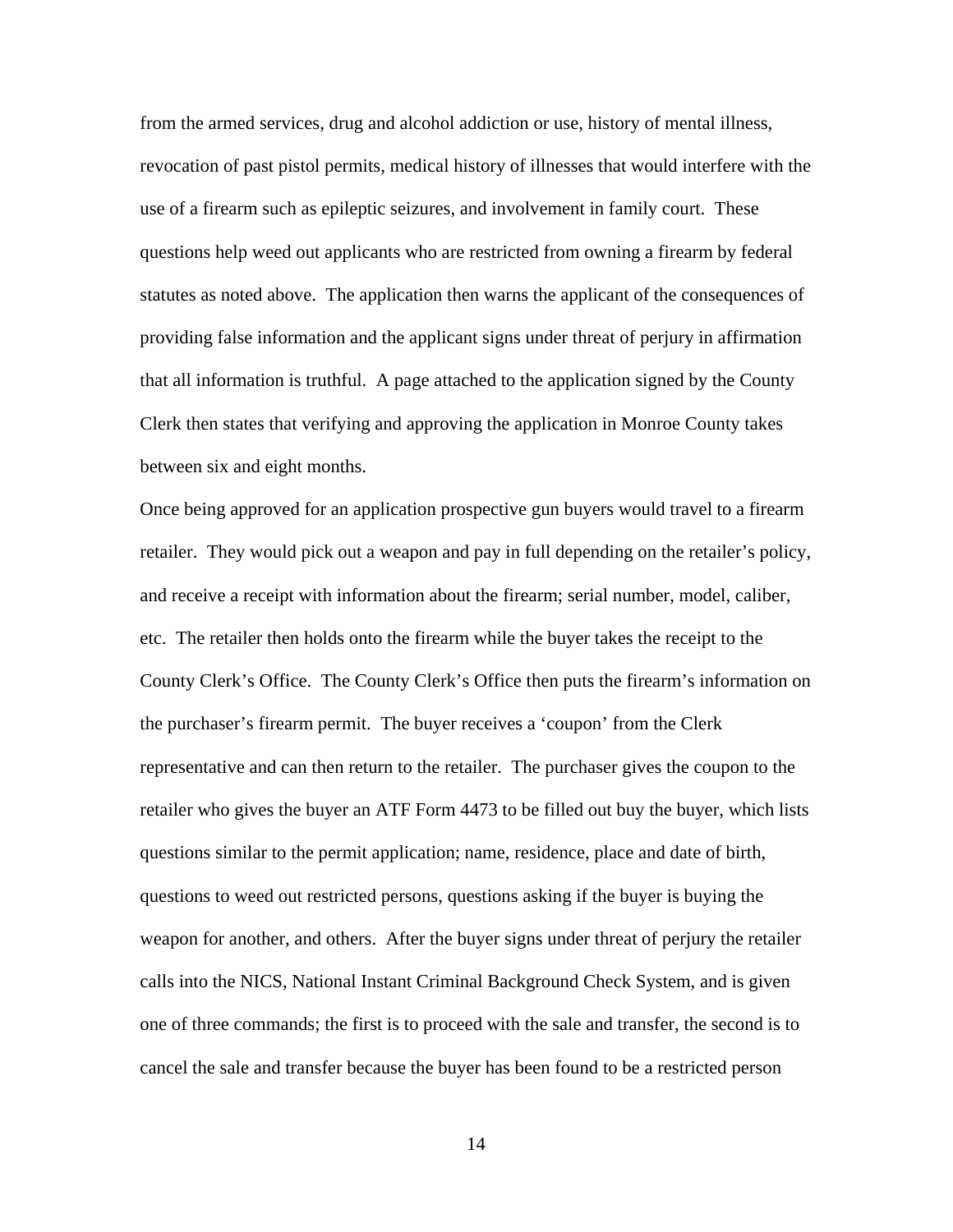and the transfer would violate federal law, and the third is a 'delayed' response where for whatever reason the information could not be obtained. In the event of a delayed response the retailer will be given a date and time, three business days after the initial call to NICS, when the firearm can be legally transferred to the buyer unless within that time NICS has called informing the retailer that the transfer would be in violation of federal law, which would be the case if the buyer is a prohibited person (ATF form 4473).

#### **New York State Law Surrounding Deceased Firearm Holders**

As noted above, executives or administrators who receive handguns that once belonged to a decedent may lawfully possess handguns that were passed on to them for a period of no more than 15 days (New York State Penal Law Article 265.20(1)(f) 2008). New York State Penal Law section 265.20(1)(f) states that if the handgun is not disposed of lawfully within that time, 15 days, that it must be surrendered to the police who will hold the weapon for a period no more than a year. Upon written request the handgun will be delivered back to the executive or a person to be named by the executor provided that the recipient is licensed or otherwise permitted to possess the handgun (New York State Penal Law Article 265.20(1)(f) 2008). If no such request is filed within that year, the handgun will be disposed of (New York State Penal Law Article 265.20(10(f) 2008).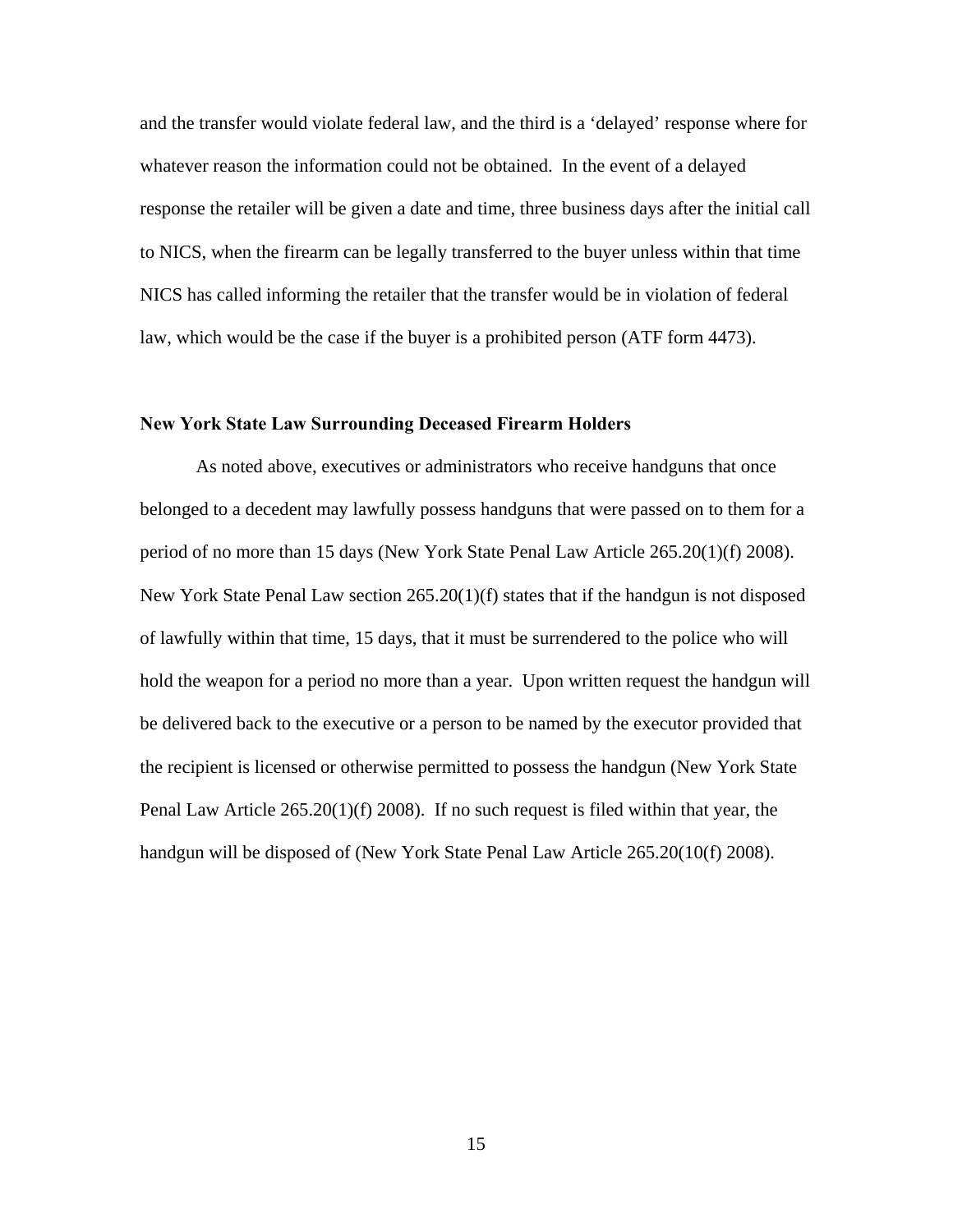#### **District of Columbia Et Al. vs. Heller** (June 2008)

The most recent nationally significant Supreme Court case on the topic of firearms possession and the Second Amendment was decided in District of Columbia v. Heller June, 2008. The court majority ruled that the Second Amendment guaranteed the right of a citizen "unconnected with service in the militia" to possess and use a firearm for "traditionally lawful purposes (*Heller 2008, syllabus p.2*)." This included the right to posses a firearm in ones home for self-defense. However, this right is limited and the majority warned that the opinion should not be should not be construed as saying it is not. Meaning, "It is not a right to keep and carry any weapon whatsoever in any manner whatsoever and for whatever purpose..." The court held that longstanding restrictions on persons (such as felons or the mentally ill), "sensitive places" (such as schools and federal buildings), and types of "dangerous and unusual weapons" (such as fully automatic firearms) were constitutional (*Heller 2008, syllabus p. 2*). However, the blanket restrictions on the possession of handguns in a person's home, as well as the "trigger-lock" requirement were both un-constitutional (*Heller 2008, syllabus p. 2*). The majority stated that the restriction on an "entire class of arms that Americans overwhelmingly choose for the lawful purpose of self defense…[and] under any standards of scrutiny the court has applied to constitutional rights, this prohibition-in the place (ones home) where the importance of lawful defense of self, family, and property is most acute-would fail constitutional muster (*Heller 2008, syllabus p. 2-3*)." This also held true for the requirement that and firearm in the home must be "disassembled or bound by a trigger lock," so that it can not be fired or used as intended if stolen or found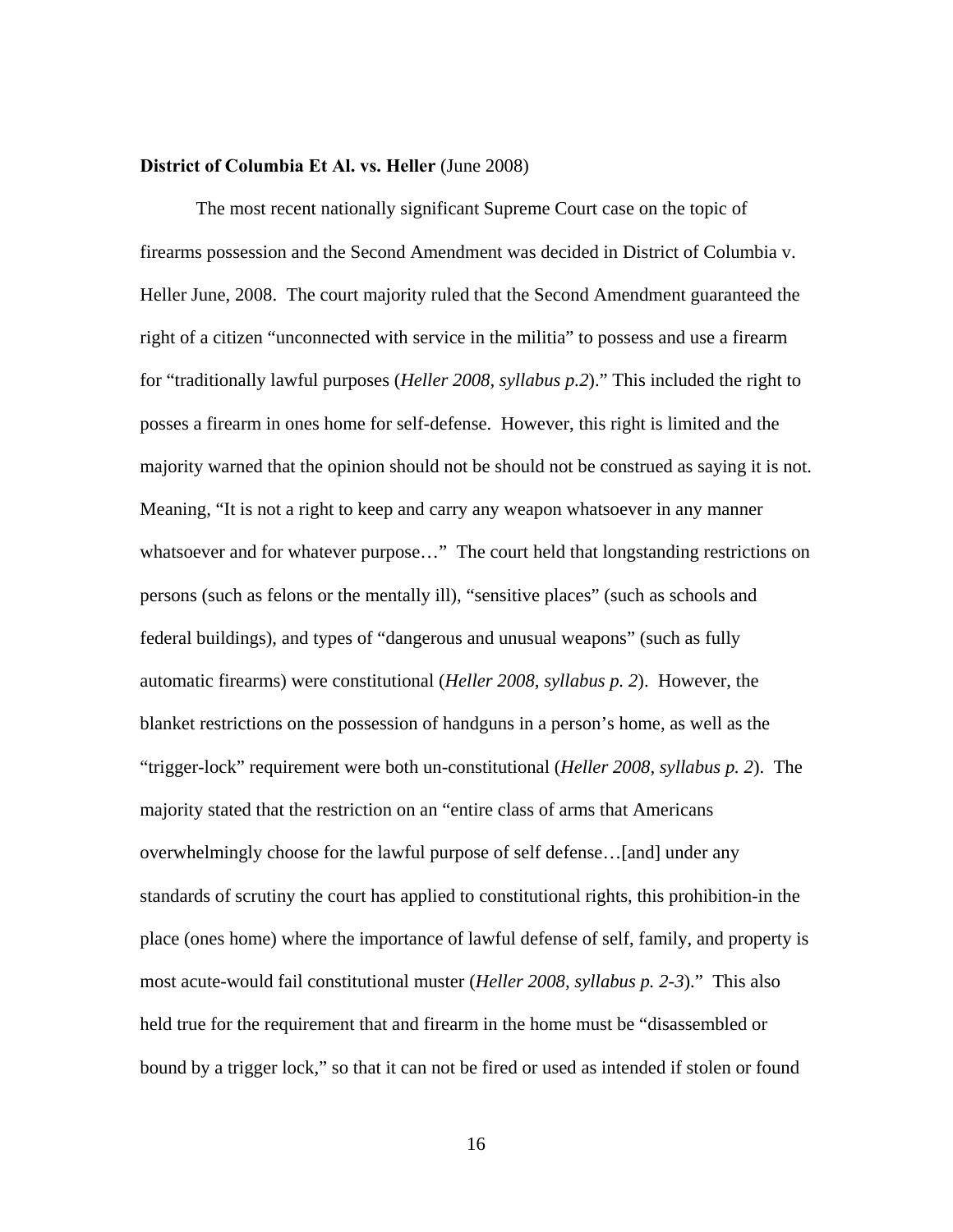by a child, as well because "[this] makes it impossible for citizens to use arms for the core lawful purpose of self defense and is hence unconstitutional (*Heller 2008, syllabus p. 3*)."

 The dissent, however, voiced the opinion that "The Second Amendment was adopted to protect the right of the people of each of the several States to maintain a wellregulated militia," and that "neither the text of the [Second] Amendment nor the arguments advanced by its proponents evidenced the slightest interest in limiting any legislature's authority to regulate private civilian uses of firearms (*Heller 2008, dissent p. 1*)." The dissent referred to the case of U.S. vs. Miller, 307 U.S. 174 (1934), which stated that "in the absence of any evidence tending to show that possession or use of a 'shotgun having a barrel of less than eighteen inches in length' at this time has some reasonable relationship to the preservation or efficiency of a well regulated militia, we cannot say that the Second Amendment guarantees the right to keep and bear such an instrument" provided the most "natural reading of the Amendment's text and the interpretation most faithful to the history of its adoption (*Heller 2008, dissent p. 1)*." This meaning that the constitution only protects the rights of states to organize militias and to arm them, and that legislatures have, because of no clause constitutionally, the unrestricted right to limit the personal possession of firearms.

#### **Los Angeles County Straw Purchase Reduction Initiative**

In an attempt to see how affective data driven approaches could be in disruption illicit firearm markets, the RAND research corporation helped put together a working group in Los Angeles County composed of members from "ATF, LAPD, The U.S.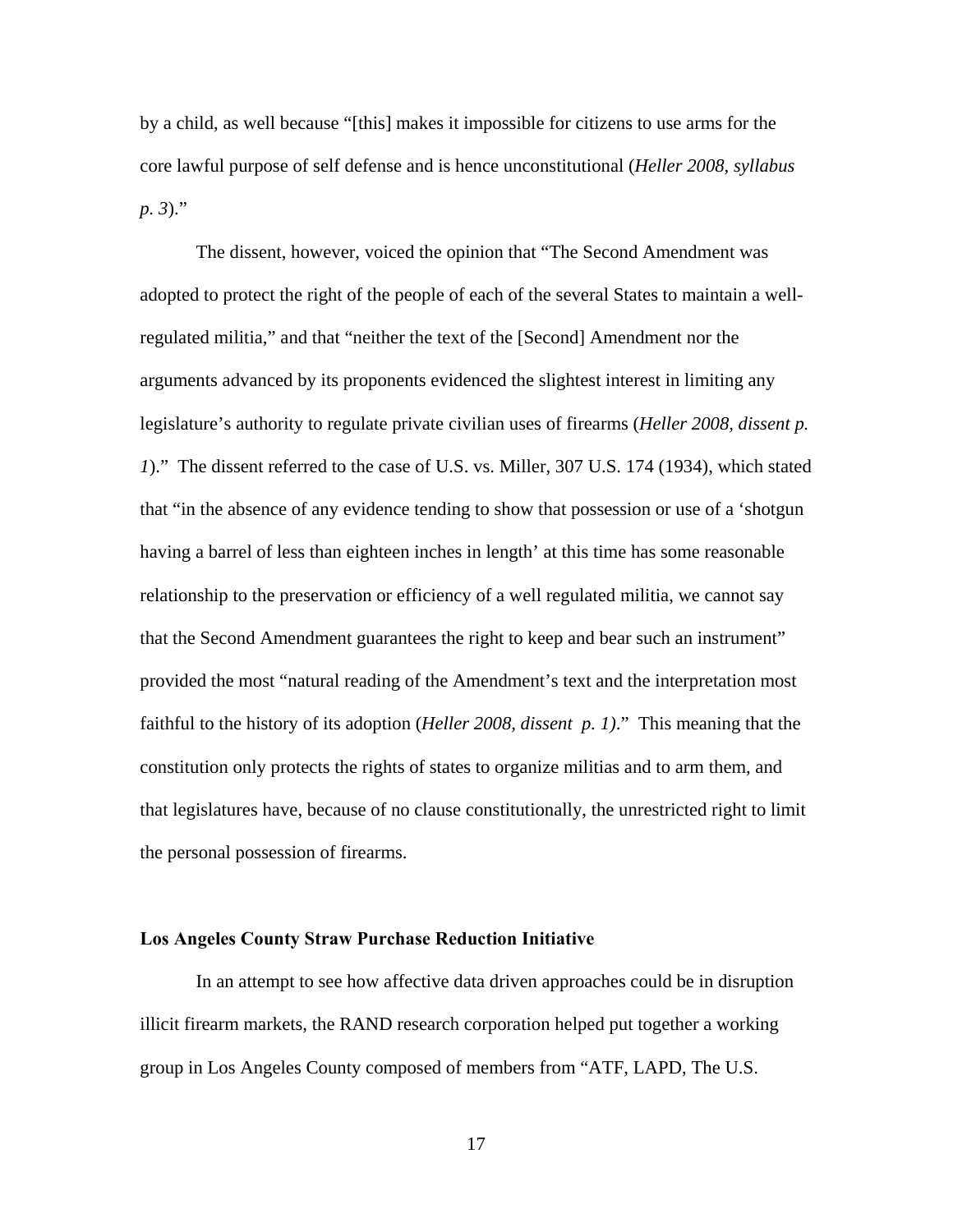Attorneys Office, state and city prosecutors, academics, and other criminal justice organizations (Ridgeway et al. 2008)." This group was designed to work together using available and reliable data to construct a strategy that would; help themselves and others better understand the workings of illicit firearms markets, enact a "community-based intervention designed to disrupt the illegal flow of guns to Los Angeles–area criminals," and then measure the extent of that disruption (Ridgeway et al. 2008). To better understand the processes that govern the illicit gun market, the working group focused its time and energy on crime guns that have seen to cause visible harm to the community. The working group hypothesized that they could prevent these weapons from ever being used in the commission of a crime if they could eliminate their source of entry into the illicit gun market. To find this point of entry the group developed a software system that traced the origins of the weapons back to their last legal owners and found that two-thirds of all of the traceable crime guns had in fact been purchased legally at the local level in LA and then disappeared from the tracking system of legally required paperwork, and then reappeared when used in a crime or found during a pat down or warrant search. The question was, 'How did these weapons go from legally owned to being used in crime by another?' The group discussed this and determined that either the firearms were stolen from the legal owner and that owner did not report the theft, or the weapons were transferred to another without the proper paperwork. The group hypothesized that a substantial portion of the crime guns once purchased locally were being bought from retailers for the purpose of straw purchases. Thus, the working group felt that any reduction in straw purchases would have an affect on the supply of firearms to those who would use them in crimes, therefore disrupting the illicit firearm market and fulfilling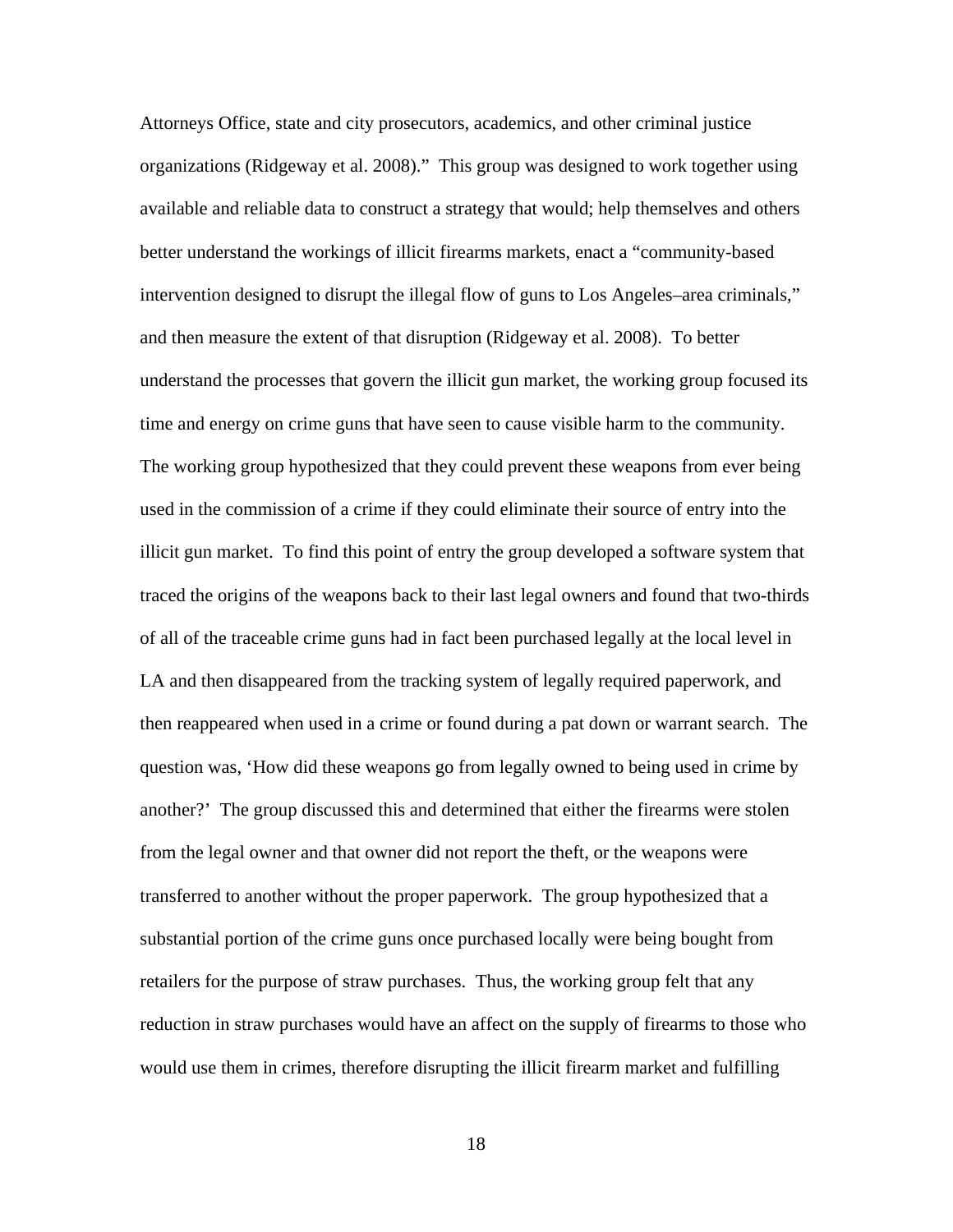their initial goal. To dissuade persons from conducting legal purchases for the purpose of initiating illegal straw purchases, the working group designed a letter campaign to inform all people who purchased a firearm in the LA County area. The letter was sent out during the ten day period a person must wait before picking up their firearm as mandated by California State law. The letter itself (Appendix 1) informed the person of their legal responsibilities to file paperwork if they transfer a firearm as well as report to the police if their firearm is lost or stolen. It also notified the purchaser that if a firearm that is registered to them is ever used in the commission of a crime by another individual, that they would be prosecuted for not reporting the weapon had been transferred, lost, or stolen. The group found that in the first three months of the initiative, over 12% of firearms were not picked up after an order had been placed on them. This subsided somewhat for the next four months, but over the first seven months 9.7% of all firearms were never picked up. However, the number of firearms not picked up over the next three months, 1.7%, were substantially less than the 9.7% over the first seven (Ridgeway et al.). Despite this, over the seventeen months of the program, 6.8% of all firearms were never picked up (Ridgeway et al. 2008)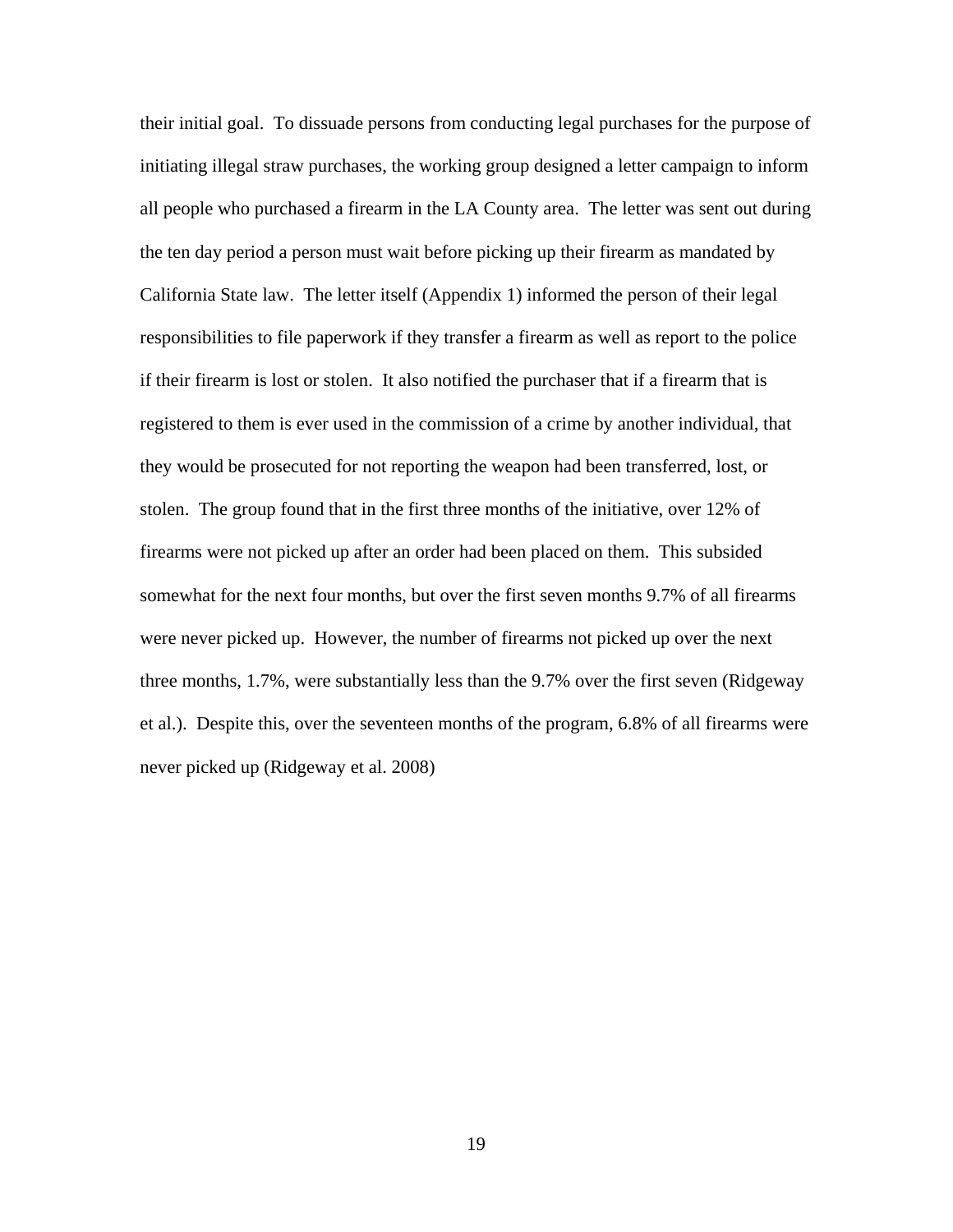#### **Recommendations**

Below are five recommendations for discussion. These program recommendations each address some aspect of the problem of illegal transfers of guns. They were developed based on the research described above and conversations with police and prosecution members of the Board of Project Exile in Rochester. They are not, however, intended to represent anyone's ideas or agreements other than the authors of this paper. All of these recommendations are consistent with the practice of responsible gun ownership.

#### **1. Biannual Survey of Gun Permit Holders**

This survey (appendix 3) with a return envelope would be sent to all gun permit holders in the county every 2 years. It would mandate respondents to visually check their gun and list the guns they have in their possession. It would also remind permit holders that not checking guns (if they live in the city of Rochester), or not reporting them when lost or stolen, or not reporting changes of address is a violation of law. Returned undelivered surveys would also indicate possible violations. The police could use the data to check on the status of gun permit holders.

The number of unreturned surveys will give a relatively accurate count of the number of persons who have changed address and have not reported that change to the county, which is unlawful in NY State under section 400.00(9) of the New York State Penal Law. Police can investigate these addresses to see if they have in fact moved. Any discrepancies in the information regarding number of firearms self-reported in one's possession compared to those firearms the county has on that person's permit could show the county if there has been any transfers or unreported thefts or losses. For example, if a person lists 4 weapons in their possession and there are 5 registered on that persons permit, that person either had a weapon lost or stolen and didn't report it or transferred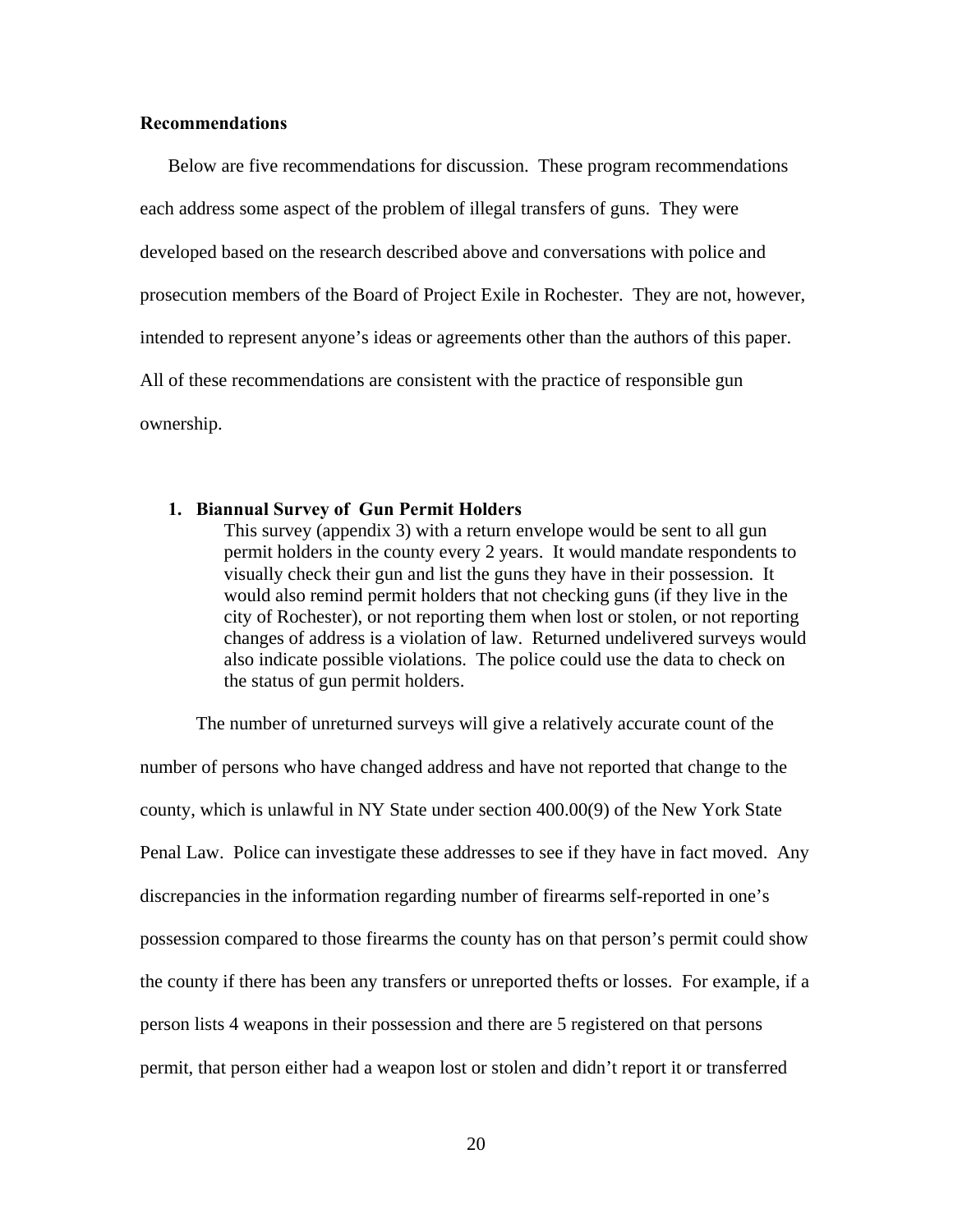their weapon to another person. This is applicable if that person over-reports the number of firearms that should be in their possession as well.

#### *Measurable Results*

One of the overall purposes of this proposal is to convince more pistol permit holders to report to the county if they change residence. To measure this, the number of reported address changes before the surveys would be compared to the number of reported address changes while the surveys are being sent out to see if there are any differences.

The next purpose of this survey is to see how many firearms are missing or have been stolen from the owner's home and have not been reported to the police. To measure this, the rate of reported 'stolen' and 'missing' firearms before the surveys are sent out would be compared to the rate of reported 'stolen' or 'missing' firearms while the surveys are being sent out.

**2. Letters sent to addresses of deceased gun permit holders or their next of kin.**  These letters would be sent in cases where gun permit holders die. They would provide information on what the next of kin can do with the guns of the deceased permit holder. They would also remind next of kin that failure to legally transfer guns is a violation of law

 A mechanism would be put in place that informs the County Clerk's Office of any death of a firearm permit holder. The Clerk would then send an informative letter to the holder's address or address of first of kin. This letter would be designed to provide the family or first of kin on the basic firearm ownership requirements for the State of New York if that person has happened to inherent to firearm and does not know the law. The information would include; who can lawfully possess a handgun in New York if the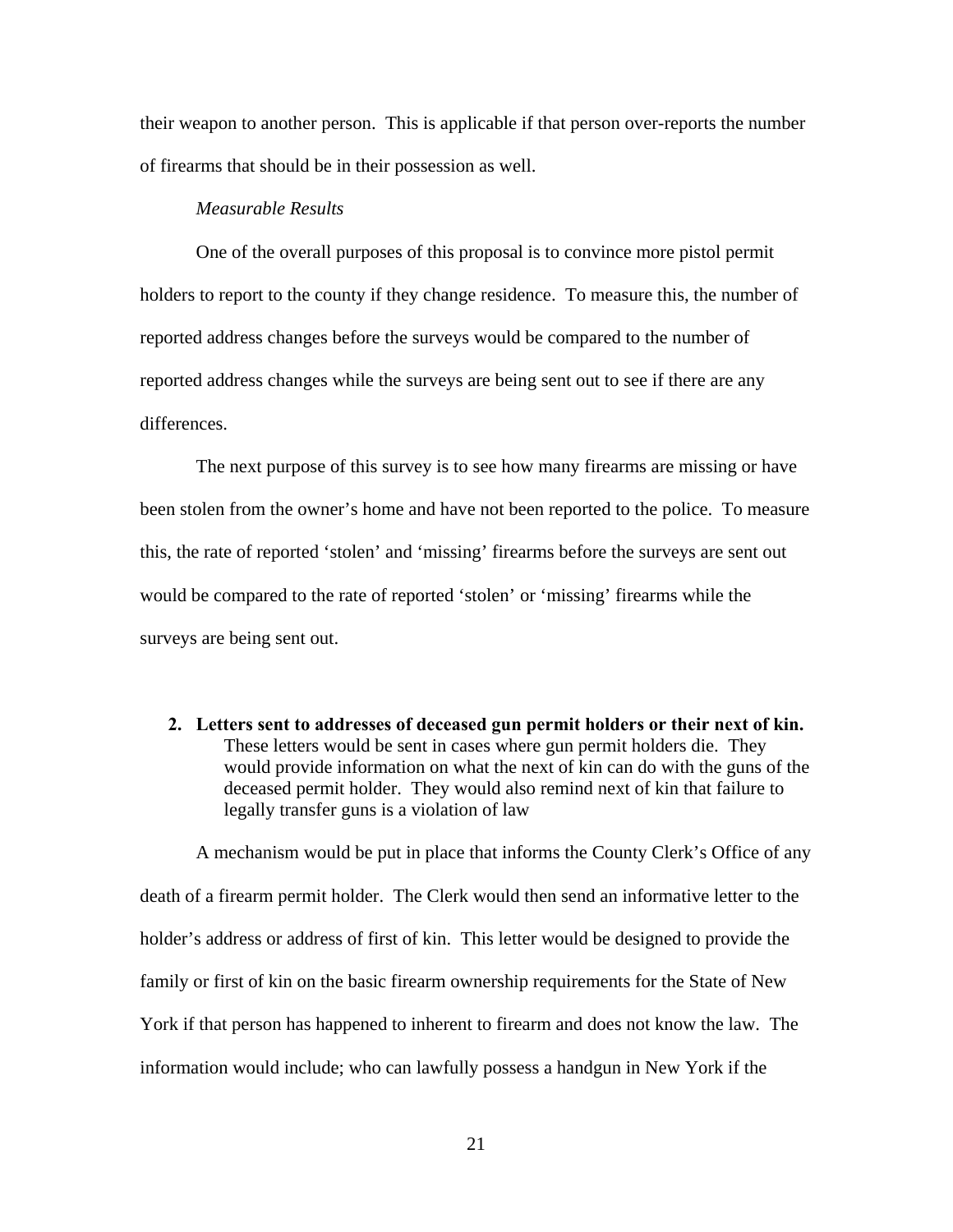family wishes to keep it and how to go about the process of obtaining and (the police will hold onto an unregistered firearm while the permit process is taking place), the requirement that the handgun be legally disposed of before the 15 day exemption expires, information about how the police will hold the handgun for up to a year and how to reclaim the handgun, and the ability for the family or first of kin to surrender the firearm to the police without being charged with criminal possession of a weapon.

#### *Measureable Results*

The number of calls inquiring about the firearms of deceased persons before the letters are sent out would be compared to the number of calls inquiring information while the letters are being sent out. This would include calls requesting information from the City Police department, County Sherriff's office, and State Police Department over the time period. The number of handguns voluntarily surrendered to the police before the letter initiative would be compared to the number of handguns surrendered before and after the letters as well. This will show if the letters are having any affect informing the public.

**3. Handout and signoff of legal information on gun ownership.**  All persons listing guns on their permits would be required to sign a sheet at the Clerks office acknowledging that they have received information describing the legal requirements of gun ownership including the prohibition against straw purchases or the selling or giving of the gun to others without legally transferring it.

As described in the body of the paper, when people go to purchase a firearm they must first obtain the firearm's information from the retailer and have the County Clerk's Office register that weapon to their pistol permit. At this stage of the process, when the person is in the County Clerk's office to register the weapon, they will be required to read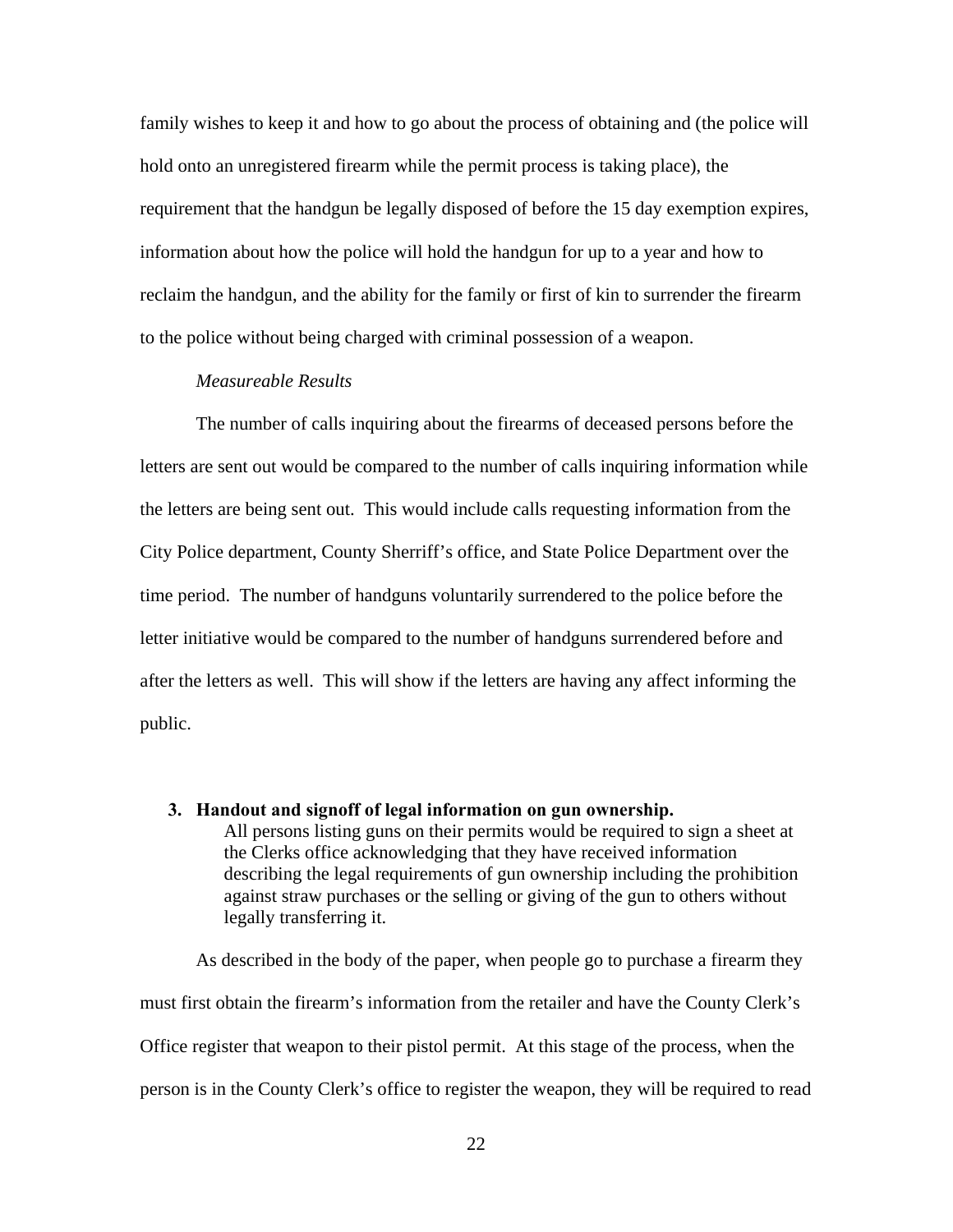and sign a paper that informs that person of the illegality of illicit transfers and what that person must do to legally transfer a firearm. The sheet will also tell the person that they can cancel the registration of their firearm at any time, no questions asked. The sheet will then direct the person to ask the retailer of the firearm for a refund if they do not wish to register it. This sign off sheet is designed to both provide information and possibly deter against those that would violate Federal and New York State law (appendix 2a, appendix 2b). This should come at a relatively cheap cost to the county, with the only expenses coming from the supplies and printing fees required to make the handouts.

#### *Measurable Results*

The number of people that cancel registration before the handout, which is presumably none since the person in the past had likely paid for the firearm already, would be compared to the number of canceled registrations while the handouts are in effect. Successful prosecutions could also be counted since the signoff provides additional evidence of knowledge and criminal intent on the part of the person who transfers the gun to another.

#### **4. Investigate Periodic Permit renewal**

We should investigate further the possibility of requiring renewal of gun permits in the same way some counties in New York require periodic reapplications for gun permits through the County Clerk.

 This process is already required by NY State law in the counties of Nassau and Suffolk. These permits expire "not more than five years after the date of issuance" as stated in section 400.00(10) of the New York State Penal Law. These counties require persons to re-apply for a pistol permit. Nassau County charges the same fee, \$200, for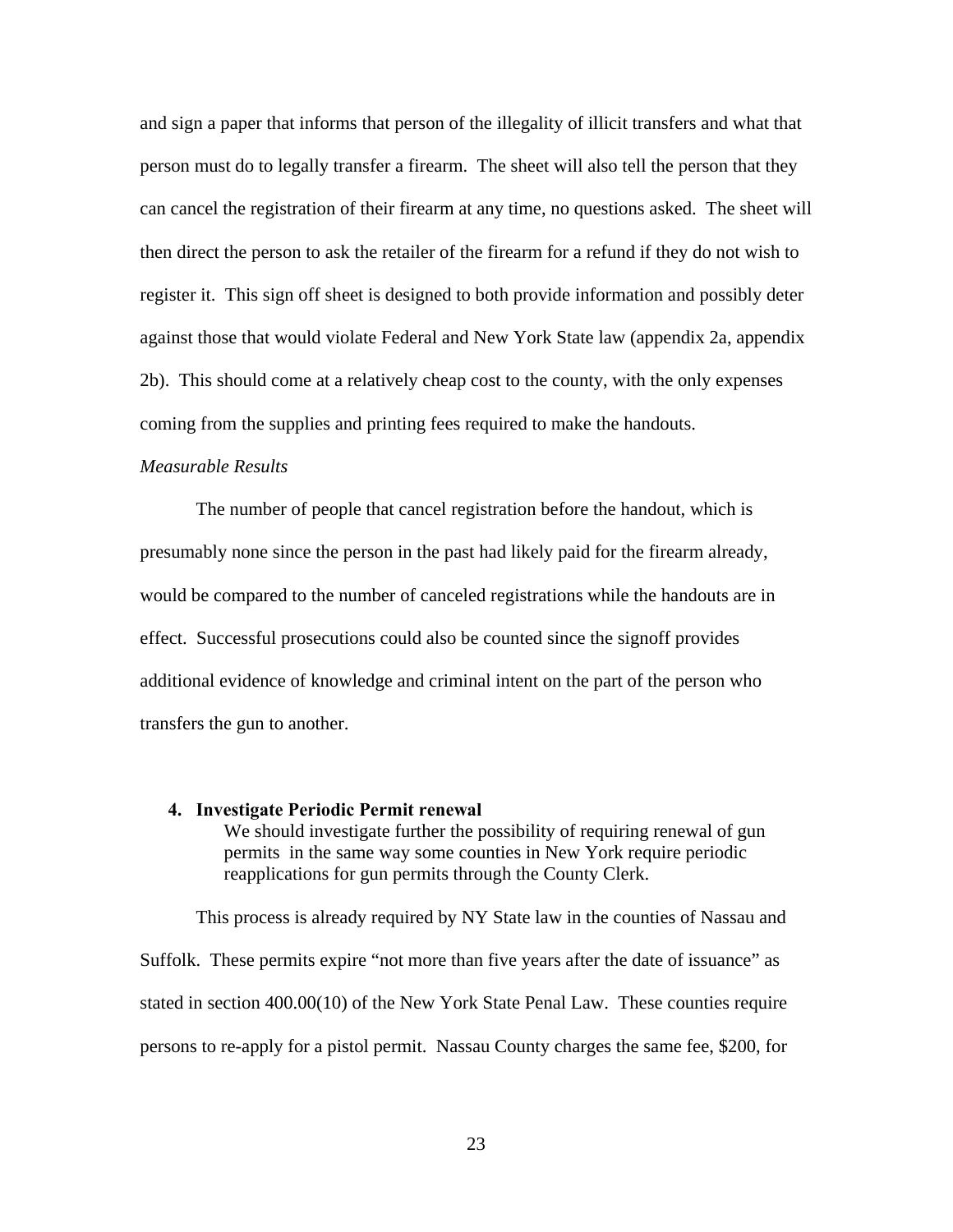first time applicants and previous applicants, though previous applicants do not have to repay the \$100 required to have their finger prints documented.

Westchester County undergoes a recertification program every five years that requires permit holders in the county to re-file with the county the person's name, date of birth, current address, and pertinent information on the number and type of "all firearms currently possessed" by that person (section 400.10 of the New York State penal code). This process only requires a \$10 re-certification fee to the County Clerk.

In order to institute either of these programs in Monroe County, the State law would have to be amended to include Monroe County in section 400.10 of the New York State Penal Code.

#### *Measurable Results*

The difference between the number of registered pistol permit holders and the number of persons that re-apply should indicate the number of people that pose a problem to our initiative. Only those people that own firearms would be required to re-apply. Of the people that own firearms and don't re-apply, we would have access to the people's name and residences as previous applicants. Most importantly, they have failed to reapply for a reason. Outside of mailing errors or confusion, there can be a number of reasons. The only pertinent and measureable reason would be that permit holders changed address and did not inform the county. This can be easily observed and documented by the police.

**5. Investigate State passage of a law similar to the Rochester Ordinance that provides penalties for not reporting a gun stolen.**  As noted above, an existing state statute in this area is weak. Although it requires that if a gun is stolen or lost it is reported to the police it does not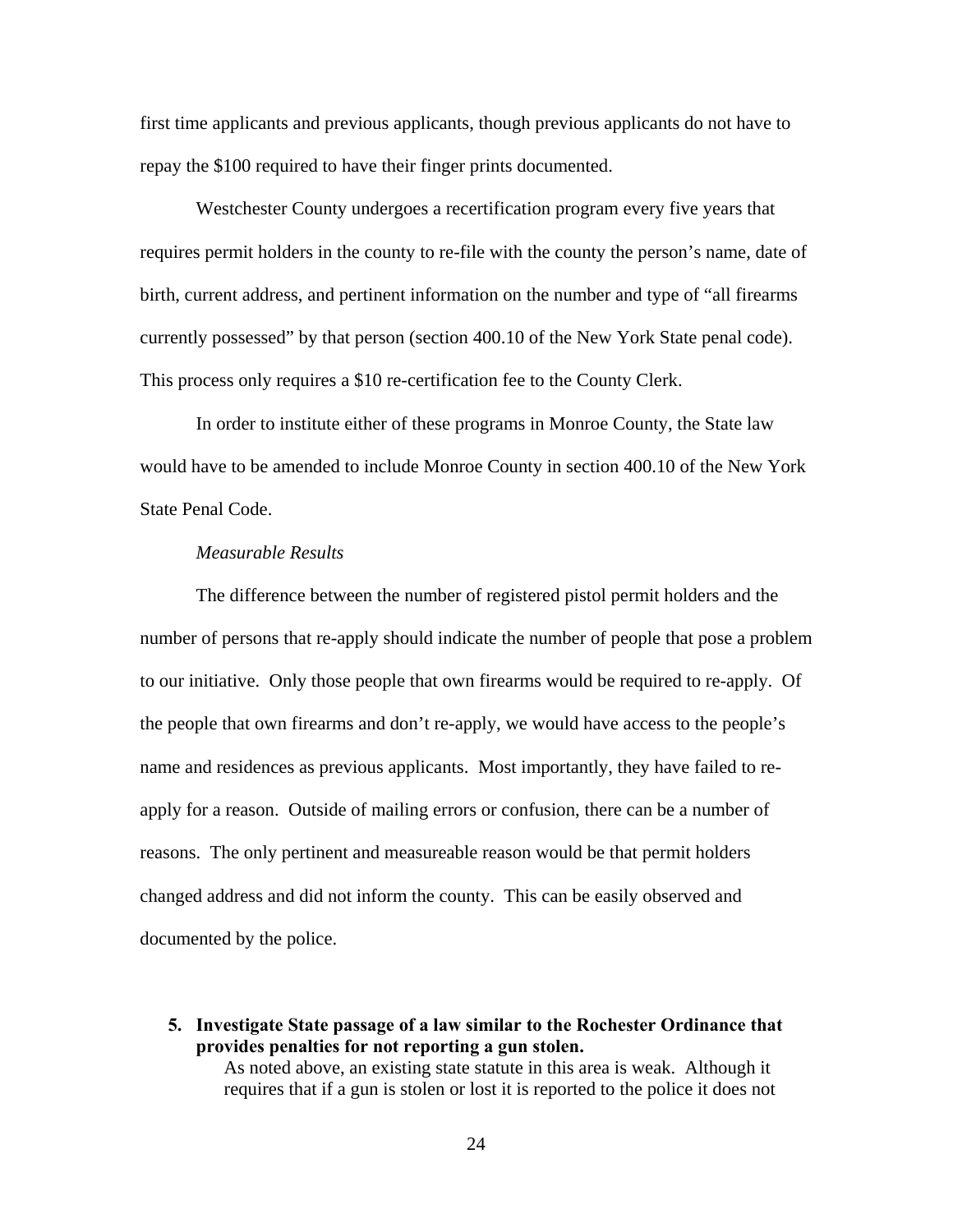provide a significant penalty for failing to do so. This should be remedied with a statute similar to the Rochester ordinance.

 The penalties in the Rochester ordinance for not reporting a lost or stolen weapon can serve motivate owners to inform police that a gun may be in the hands of criminals. It may also deter individuals from illegally transferring guns only to later claim they were stolen and it will support arrest and prosecution in cases where the gun owner illegally transfers a weapon and does not inform the County Clerk or police.

# *Measurable Results*

The impact of a new law in this area could be assessed by reviewing before and after data on the number of guns reported stolen to the police independent of the gun's involvement in crime. One could also measure the possible decline in the number of guns reported as stolen after the gun has been recovered following its use in a crime.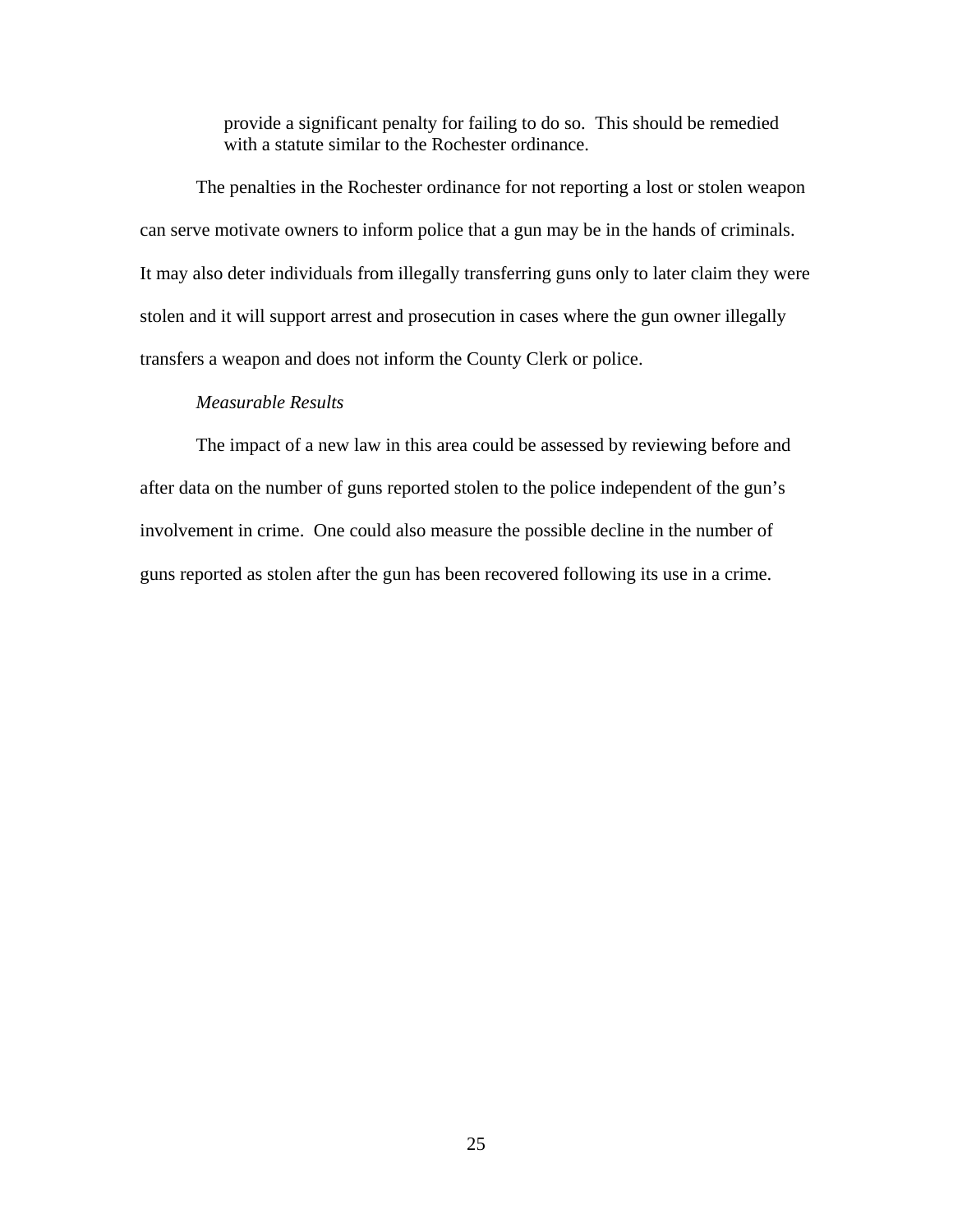#### **Works Cited**

Code of the City of Rochester, New York, v20. Dangerous articles, 47-5. Firearms, shotguns, rifles and other dangerous weapons. 2008 Congretional Record of the House of Represenatives, Sept 23 1999, H8607 Crimes and Criminal Procedure, Firearms. 18 USC Sec. 922-a. (2008) Crimes and Criminal Procedure, Firearms. 18 USC Sec. 922-b. (2008) Crimes and Criminal Procedure, Firearms. 18 USC Sec. 922-c. (2008) Crimes and Criminal Procedure, Firearms. 18 USC Sec. 922-d. (2008) Crimes and Criminal Procedure, Firearms. 18 USC Sec. 922-o. (2008) Crimes and Criminal Procedure, Firearms. 18 USC Sec. 922-q. (2008) Crimes and Criminal Procedure, Firearms. 18 USC Sec. 922-v. (2008) Crimes and Criminal Procedure, Firearms. 18 USC Sec. 922-w. (2008) Crimes and Criminal Procedure, Firearms. 18 USC Sec. 922-x. (2008) Crimes and Criminal Procedure, Firearms. 18 USC Sec. 930-a. (2008) *District of Columbia et al. v. Heller* 554 U.S. (2008) Internal Revenue Code, Prohibited Acts, 26 USC sec 5812-a. (2008) Internal Revenue Code, Prohibited Acts, 26 USC sec 5812-b. (2004) Internal Revenue Code, Prohibited Acts, 26 USC sec 5861-d. (2008) Internal Revenue Code, Prohibited Acts, 26 USC sec 5861-e. (2004) Internal Revenue Code, Prohibited Acts, 26 USC sec 5861-g. (2008) Internal Revenue Code, Prohibited Acts, 26 USC sec 5861-h. (2008) Internal Revenue Code, Prohibited Acts, 26 USC sec 5871. (2008) IPACTCrime. Arrest and firearm activity report. Division of Criminal Justice Services. City of Rochester, N.Y. UCR 2003-2007. New York State Penal Law, Article 265.01. Gould (2008) New York State Penal Law, Article 265.02. Gould (2008) New York State Penal Law, Article 265.03. Gould (2008) New York State Penal Law, Article 265.04. Gould (2008) New York State Penal Law, Article 265.08. Gould (2008) New York State Penal Law, Article 265.09. Gould (2008) New York State Penal Law, Article 265.10. Gould (2008) New York State Penal Law, Article 265.35. Gould (2008) New York State Penal Law, Article 400.00. Gould (2008) Ridgway, G., Pierce, G., Braga, A., Tita, G., Wintemute, G., Roberts, W. (2008) Strategies for disrupting illegal firearm markets: A case study of Los Angeles. RAND Corporation, *Safety and Justice.*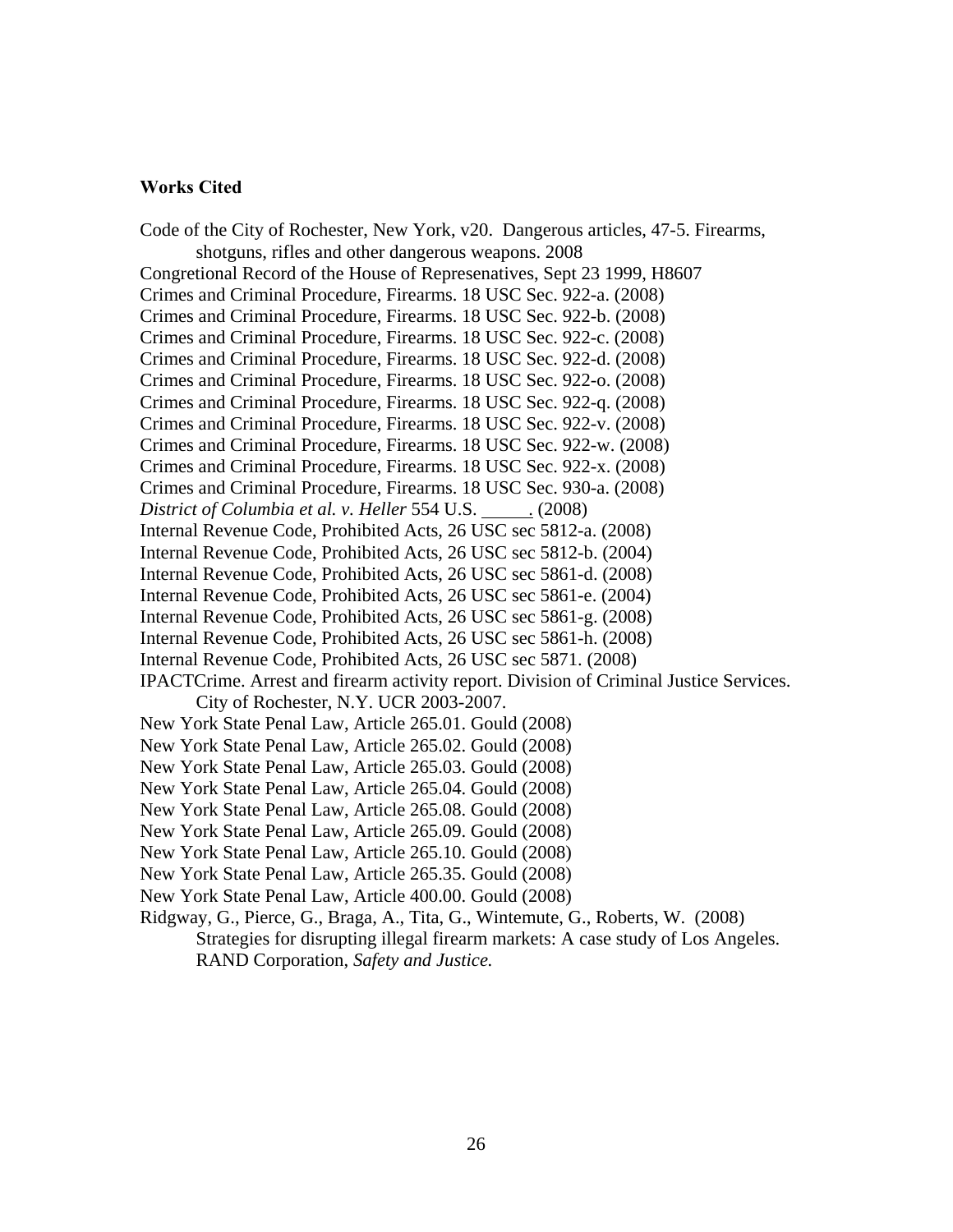#### Appendix 1

Office of the Attorney General for the State of California Office of the Los Angeles City Attorney Los Angeles Police Department



July 29, 2005

Name Address Los Angeles, CA 90001

Dear Mr./Ms. Name,

As you know, gun violence is a serious problem in Los Angeles. We understand that you have recently purchased a gun. It is important that we all do our part to store guns safely and keep guns out of the hands of kids and criminals. We are working in collaboration with the federal program called Project Safe Neighborhood (PSN).

As partners in keeping the streets safe in your neighborhood we want to remind you of your obligations as a gun owner.

If you ever decide to sell or give your gun to someone, you must complete a "Dealer Record of Sale" (DROS) form. These forms can be obtained and completed at any gun store. Remember, it is a crime to transfer a gun to anyone without first filling out this form.

If the police recover a gun that was involved in a crime, the Los Angeles City Attorney will prosecute the gun's previous owner if that owner did not complete the "Dealer Record of Sale" form. Please make sure you go to a firearms dealer and fill out that form if you want to sell or give away your firearm.

You can help us make Los Angeles a safer community by preventing your gun from ending up in the wrong hands.

Thank you,

d J. Del**éadill**o Ro Los Angeles City Attorney

 $SiQ$  Jockyer

Bill Lockyer, Attorney General State of California

William J. Bratton, Chief Los Angeles Police Department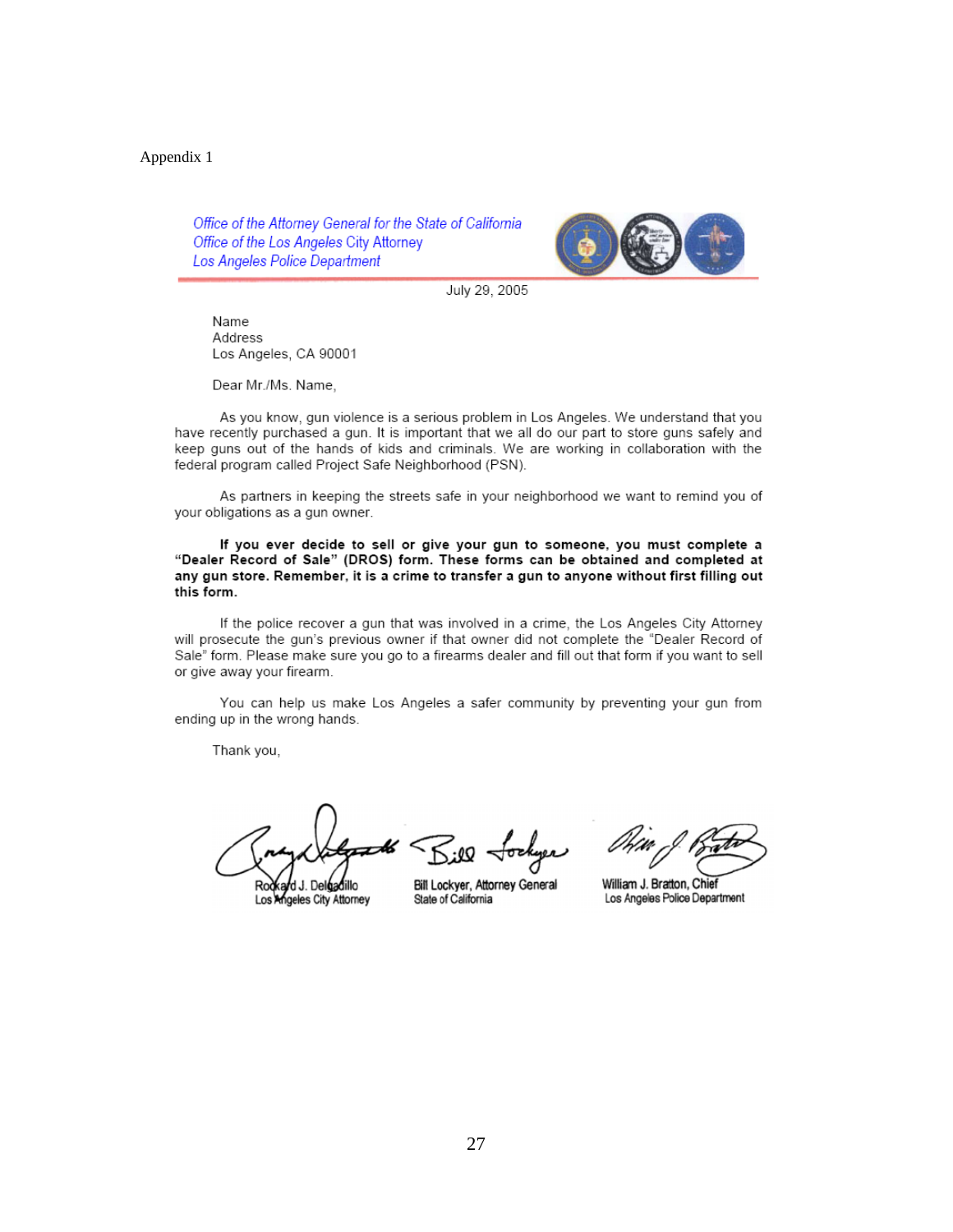# Resident of Monroe County

# **THE FOLLOWING HAS IMPORTANT LEGAL CONSEQUENCES AND COMPLIANCE IS MANDATORY TO REGESTER YOUR FIREARM.**

The Federal Government has designated that only certified persons can engage in the sale of firearms or firearm ammunition.

 **It is a crime to engage in the sale of firearms without the proper license. A conviction for this offense could result in a \$10,000 fine and a prison term of 10 years.**

**It is a crime to purchase a handgun in place of another person unless that handgun is intended to be a gift. If it is a gift, be certain that the recipient can lawfully possess a firearm. If your intention for buying this handgun is to transfer it to another person, you are in violation of both New York State and Federal law. A conviction for this offense could result in a \$10,000 fine and a prison term of 10 years.**

Please sign as a sworn statement that you understand the legality and consequences surrounding the transfer and sale of firearms.

Signature…………………………………………………………………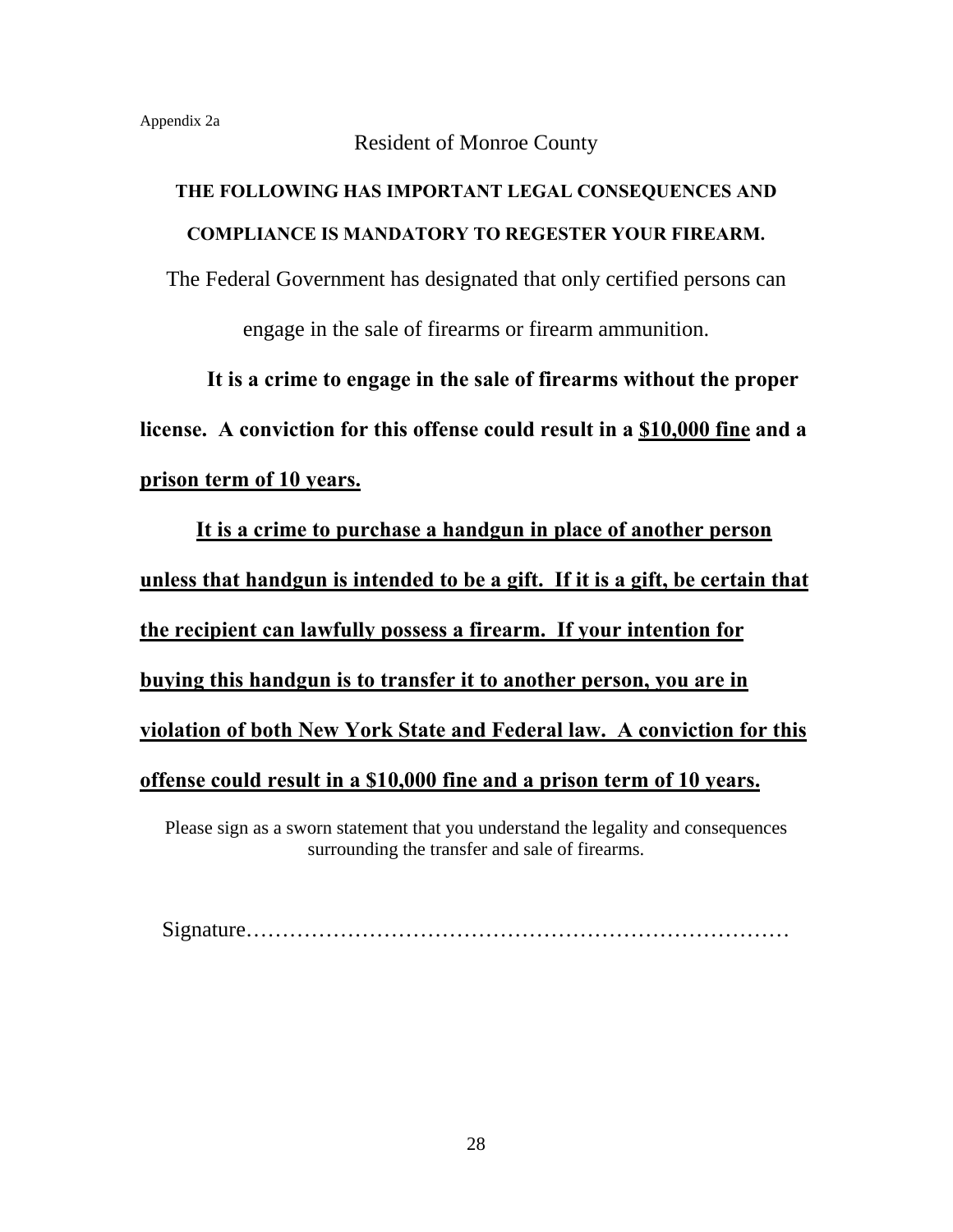#### Appendix 2b

Name Address City of Rochester, 14623

Dear Mr./Ms. Name,

As you know, gun violence is a serious problem in Rochester. We understand that you have recently purchased a gun. It is important that we all do our part to store guns safely and keep guns out of the hands of kids and criminals.

As partners in keeping the streets safe in your neighborhood we want to remind you of your legal obligations as a gun owner.

**If you ever decide to sell or give your gun to someone, you should fill out a Bill of Sale form at the Monroe County Clerk's Office located at 39 West Main Street. If you do not, the transfer may result in a crime. Please check with the County Clerk's Office to ensure that you will not be violating Federal or State law.** 

**In addition, the City of Rochester requires that you check on your firearm at least once every seven days, and you must report any theft or loss of your firearm to the police within 24 hours of discovering it missing.** 

If the police recover a gun that was involved in a crime, the District Attorney can prosecute the gun's previous owner, you, if you did not legally transfer the firearm. **These are both Federal and New York State laws, and convictions could result in a \$10,000 fine and a 10 year federal prison sentence.** For your protection, please make sure you go to the County Clerk's Office if you want to sell or give away your firearm.

Firearms that are illegally transferred are used to kill citizens in Rochester every year. You can help us make Rochester a safer community by preventing your gun from ending up in the wrong hands.

Thank you,

Chief of police, District Attorney, Mayor, David Moore Michael Green Robert Duffy (Example) (Example) (Example)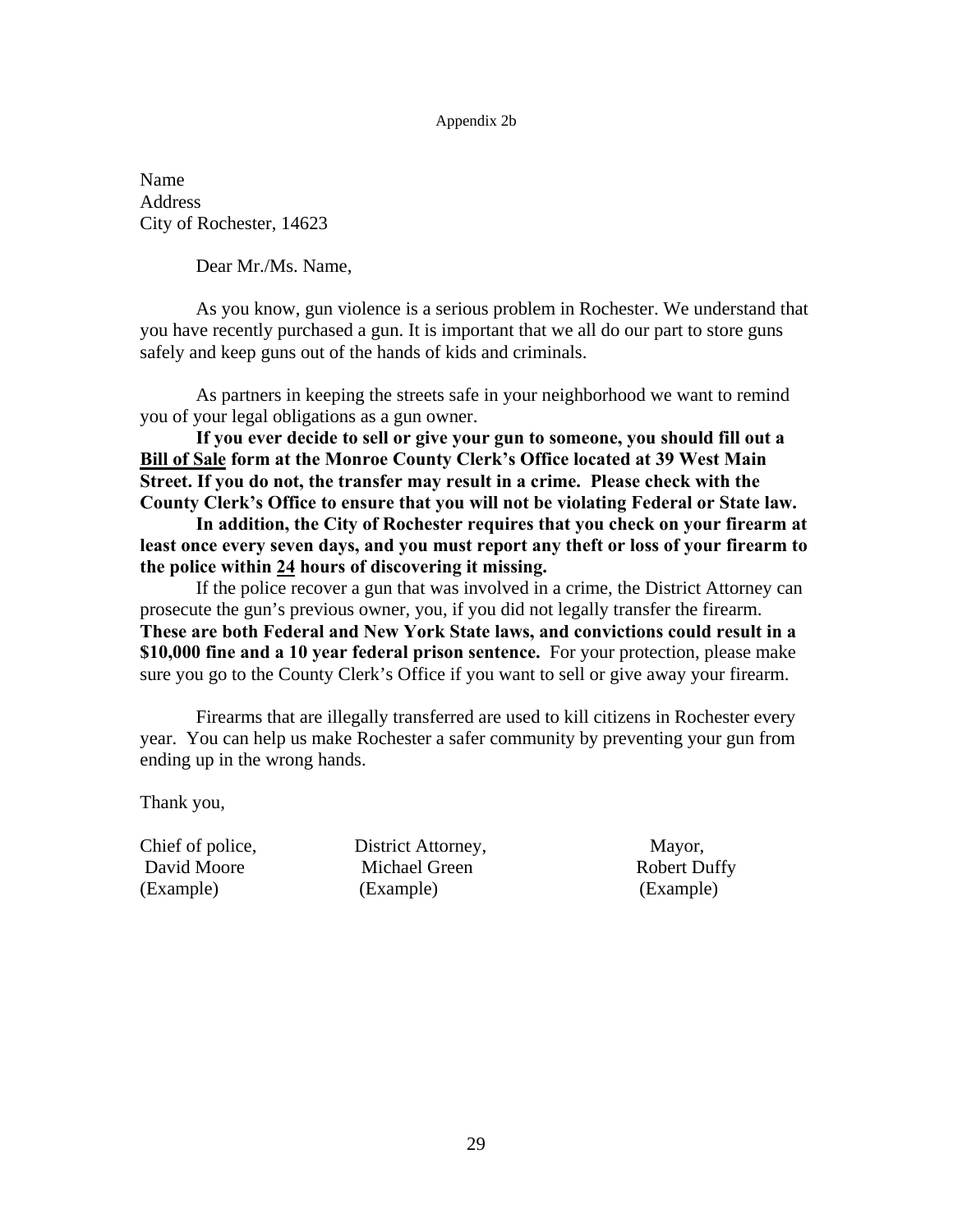Appendix 3 (Bi-annual survey)

Name Address City of Rochester, 14623

Dear Mr./Ms. Name,

As you know, gun violence is a serious problem in Rochester. We understand that you are a registered pistol permit holder and may be interested in purchasing a gun in the future if you do not own one already. It is important that we all do our part to store guns safely and keep guns out of the hands of kids and criminals.

As partners in keeping the streets safe in your neighborhood we want to remind you of your legal obligations as a gun owner.

**If you ever decide to sell or give your gun to someone, you should fill out a Consent Form at the Monroe County Clerk's Office located at 39 West Main Street. If you do not, the transfer may result in a crime. Please check with the County Clerk's Office to ensure that you will not be violating Federal or State law.** 

**In addition, the City of Rochester requires that you check on your firearm at least once every seven days, and you must report any theft or loss of your firearm to the police within 24 hours of discovering it missing. It is a crime not to do so.** 

Please make sure you go to the County Clerk's Office if you want to sell or give away your firearm to another person, and that you report any theft or loss to the police.

Firearms that are illegally transferred are used to kill citizens in Rochester every year. You can help us make Rochester a safer community by preventing your gun from ending up in the wrong hands.

Thank you,

Chief of police, District Attorney, Mayor, David Moore Michael Green Robert Duffy (Example) (Example) (Example)